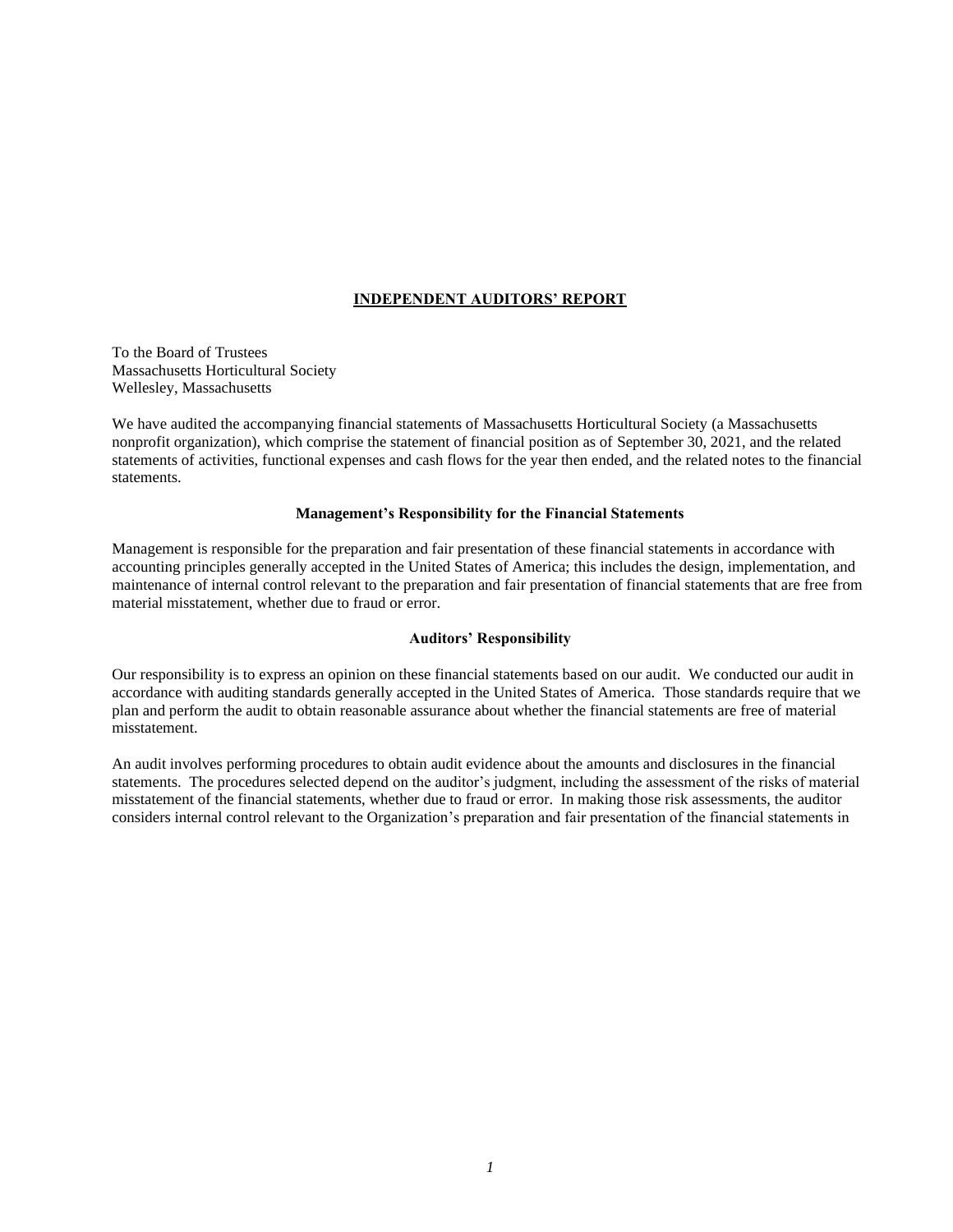To the Board of Trustees Massachusetts Horticultural Society

# **Report on Summarized Comparative Information**

We have previously audited Massachusetts Horticultural Society's financial statements for the year ended September 30, 2020, and we expressed an unmodified audit opinion on those audited financial statements in our report dated June 8, 2021. In our opinion, the summarized comparative information presented herein as of and for the year ended September 30, 2020 is consistent, in all material respects, with the audited financial statements from which it has been derived.

Smith, Sullivan , Brown, A.

Westborough, Massachusetts April 26, 2022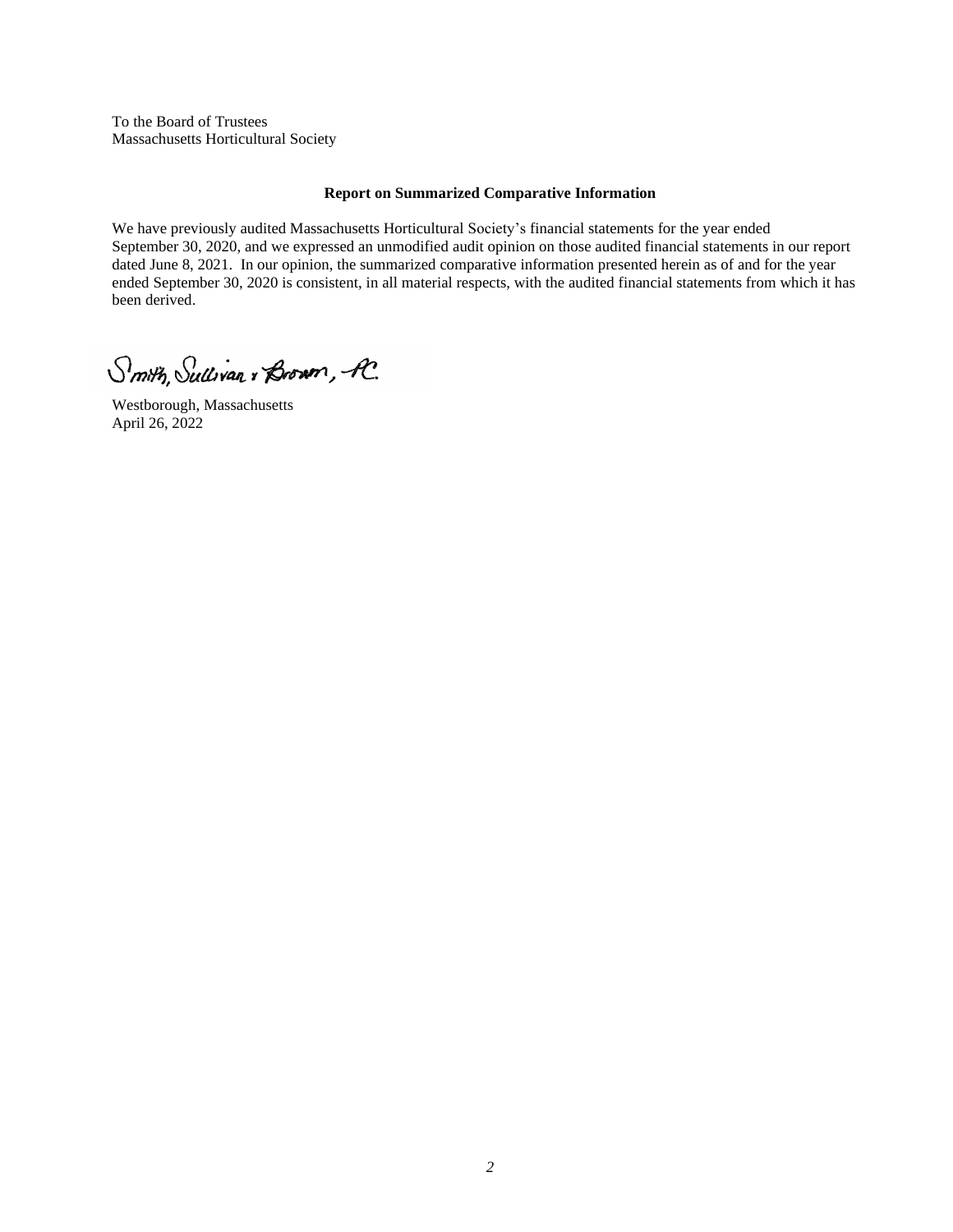# STATEMENTS OF FINANCIAL POSITION AS OF SEPTEMBER 30, 2021 AND 2020

# **ASSETS**

|                                                                                                    | 2021         | 2020          |
|----------------------------------------------------------------------------------------------------|--------------|---------------|
| <b>CURRENT ASSETS:</b>                                                                             |              |               |
| Cash                                                                                               | \$1,353,549  | \$<br>908,518 |
| Accounts Receivable                                                                                | 32,120       | 2,656         |
| Contributions Receivable                                                                           |              | 21,100        |
| Prepaid Expenses                                                                                   | 91,755       |               |
| <b>Total Current Assets</b>                                                                        | 1,477,424    | 932,274       |
| PROPERTY AND EQUIPMENT:                                                                            |              |               |
| Net of Accumulated Depreciation                                                                    | 2,462,477    | 2,752,701     |
| COLLECTIONS (Note 3)                                                                               | 633,289      | 633,289       |
| NON-CURRENT ASSETS:                                                                                |              |               |
| Accounts Receivable, Non-Current                                                                   | 15,268       |               |
| <b>Endowment Cash</b>                                                                              | 61,157       | 5,474         |
| <b>Endowment Investments</b>                                                                       | 1,543,696    | 1,418,128     |
| Beneficial Interest in Remainder Trust                                                             | 147,465      | 125,717       |
| Beneficial Interest in Perpetual Trust                                                             | 69,826       | 60,075        |
| <b>Total Non-Current Assets</b>                                                                    | 1,837,412    | 1,609,394     |
| <b>TOTAL ASSETS</b>                                                                                | \$6,410,602  | \$5,927,658   |
| <b>LIABILITIES AND NET ASSETS</b>                                                                  |              |               |
| <b>CURRENT LIABILITIES:</b>                                                                        |              |               |
| Current Portion of Note Payable                                                                    | \$<br>12,263 | \$<br>11,666  |
| Accounts Payable and Accrued Expenses                                                              | 69,520       | 31,167        |
| Accrued Salaries and Related Costs                                                                 | 23,414       | 18,863        |
| Deposits for Function Rentals                                                                      | 371,234      | 374,548       |
| Deferred Membership Dues                                                                           | 122,670      | 111,838       |
| Deferred Rental and Other Revenue                                                                  | 17,504       | 2,000         |
| <b>Conditional Grant Advances</b>                                                                  | 139,816      | 167,934       |
| <b>Total Current Liabilities</b>                                                                   | 756,421      | 718,016       |
| NON-CURRENT LIABILITIES:                                                                           |              |               |
| Note Payable, Net of Current Portion                                                               | 18,272       | 30,539        |
| Accrued Compensation                                                                               | 20,125       | 8,625         |
| <b>Security Deposits</b>                                                                           | 500          | 3,900         |
| <b>Total Non-Current Liabilities</b>                                                               | 38,897       | 43,064        |
| <b>TOTAL LIABILITIES</b>                                                                           | 795,318      | 761,080       |
| <b>NET ASSETS:</b><br>Net Assets Without Donor Restrictions<br>Net Assets With Donor Restrictions: | 3,678,439    | 3,582,975     |
| Restricted by Purpose                                                                              | 749,681      | 461,874       |
| Restricted in Perpetuity                                                                           | 1,187,164    | 1,121,729     |
| Total Net Assets With Donor Restrictions                                                           | 1,936,845    | 1,583,603     |
| <b>Total Net Assets</b>                                                                            | 5,615,284    | 5,166,578     |
| <b>TOTAL LIABILITIES AND NET ASSETS</b>                                                            | \$6,410,602  | \$5,927,658   |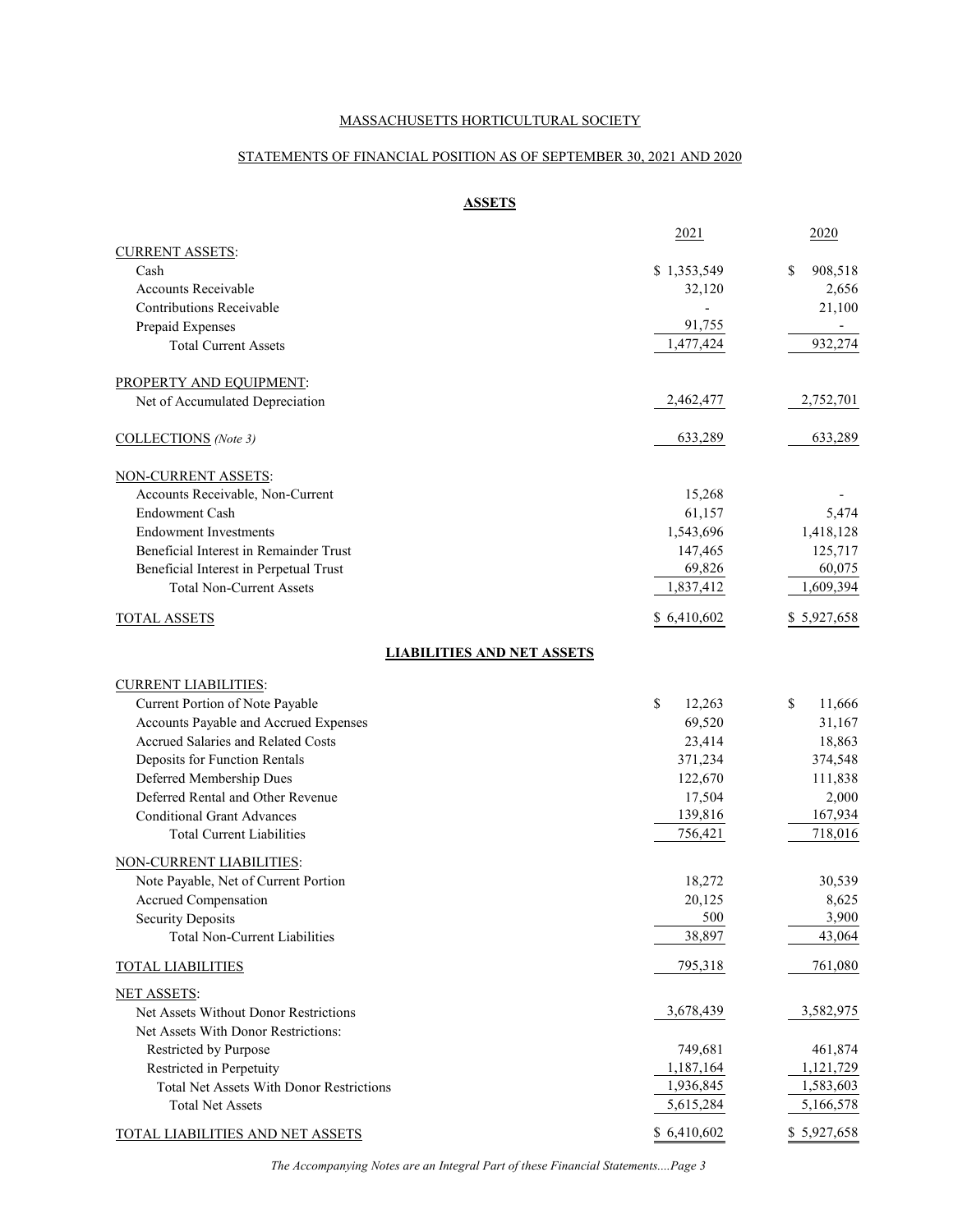STATEMENT OF ACTIVITIES

FOR THE YEAR ENDED SEPTEMBER 30, 2021

*(With Summarized Comparative Totals for 2020)*

|                                                  | <b>WITHOUT</b>      | <b>WITH</b>         |              |                         |               |
|--------------------------------------------------|---------------------|---------------------|--------------|-------------------------|---------------|
|                                                  | <b>DONOR</b>        | <b>DONOR</b>        |              | <b>TOTAL ACTIVITIES</b> |               |
| SUPPORT, REVENUES AND RECLASSIFICATIONS:         | <b>RESTRICTIONS</b> | <b>RESTRICTIONS</b> |              | 2021                    | 2020          |
| Program Revenue:                                 |                     |                     |              |                         |               |
| Membership Dues                                  | \$<br>264,616       | \$                  | $\mathbb{S}$ | 264,616                 | \$<br>266,180 |
| <b>Function Rentals</b>                          | 548,200             |                     |              | 548,200                 | 190,089       |
| Commission Income                                | 22,309              |                     |              | 22,309                  | 8,958         |
| <b>Education Programs and Events</b>             | 64,534              |                     |              | 64,534                  | 106,557       |
| Gifts, Grants and Contributions:                 |                     |                     |              |                         |               |
| Contributions and Grants                         | 560,553             | 323,180             |              | 883,733                 | 669,440       |
| Proceeds from Fund Raising Events                | 186,948             |                     |              | 186,948                 | 148,154       |
| Less: Cost of Direct Benefits to Donors          | (10, 474)           |                     |              | (10, 474)               | (13, 171)     |
| Donated Goods and Services                       | 10,688              |                     |              | 10,688                  | 137,551       |
| Other Revenues:                                  |                     |                     |              |                         |               |
| <b>Investment Return</b>                         |                     | 156,696             |              | 156,696                 | 58,045        |
| Change in Value of Beneficial Interest in Trusts | 21,748              | 9,751               |              | 31,499                  | 3,805         |
| License Fee Income                               | 120,068             |                     |              | 120,068                 | 122,151       |
| Other Miscellaneous Revenue                      | 1,447               |                     |              | 1,447                   | 1,852         |
| Reclassification of Net Assets:                  |                     |                     |              |                         |               |
| Satisfaction of Donor Restrictions               | 136,385             | (136, 385)          |              |                         |               |
| TOTAL SUPPORT, REVENUES AND RECLASSIFICATIONS    | 1,927,022           | 353,242             |              | 2,280,264               | 1,699,611     |
| <b>EXPENSES:</b>                                 |                     |                     |              |                         |               |
| Program Services                                 | 1,287,539           |                     |              | 1,287,539               | 1,150,952     |
| Administrative                                   | 388,053             |                     |              | 388,053                 | 306,957       |
| <b>Fund Raising</b>                              | 155,966             |                     |              | 155,966                 | 212,259       |
| <b>TOTAL EXPENSES</b>                            | 1,831,558           |                     |              | 1,831,558               | 1,670,168     |
| <b>CHANGE IN NET ASSETS</b>                      | 95,464              | 353,242             |              | 448,706                 | 29,443        |
| <b>NET ASSETS - BEGINNING OF YEAR</b>            | 3,582,975           | 1,583,603           |              | 5,166,578               | 5,137,135     |
| <b>NET ASSETS - END OF YEAR</b>                  | \$3,678,439         | \$1,936,845         | \$           | 5,615,284               | \$5,166,578   |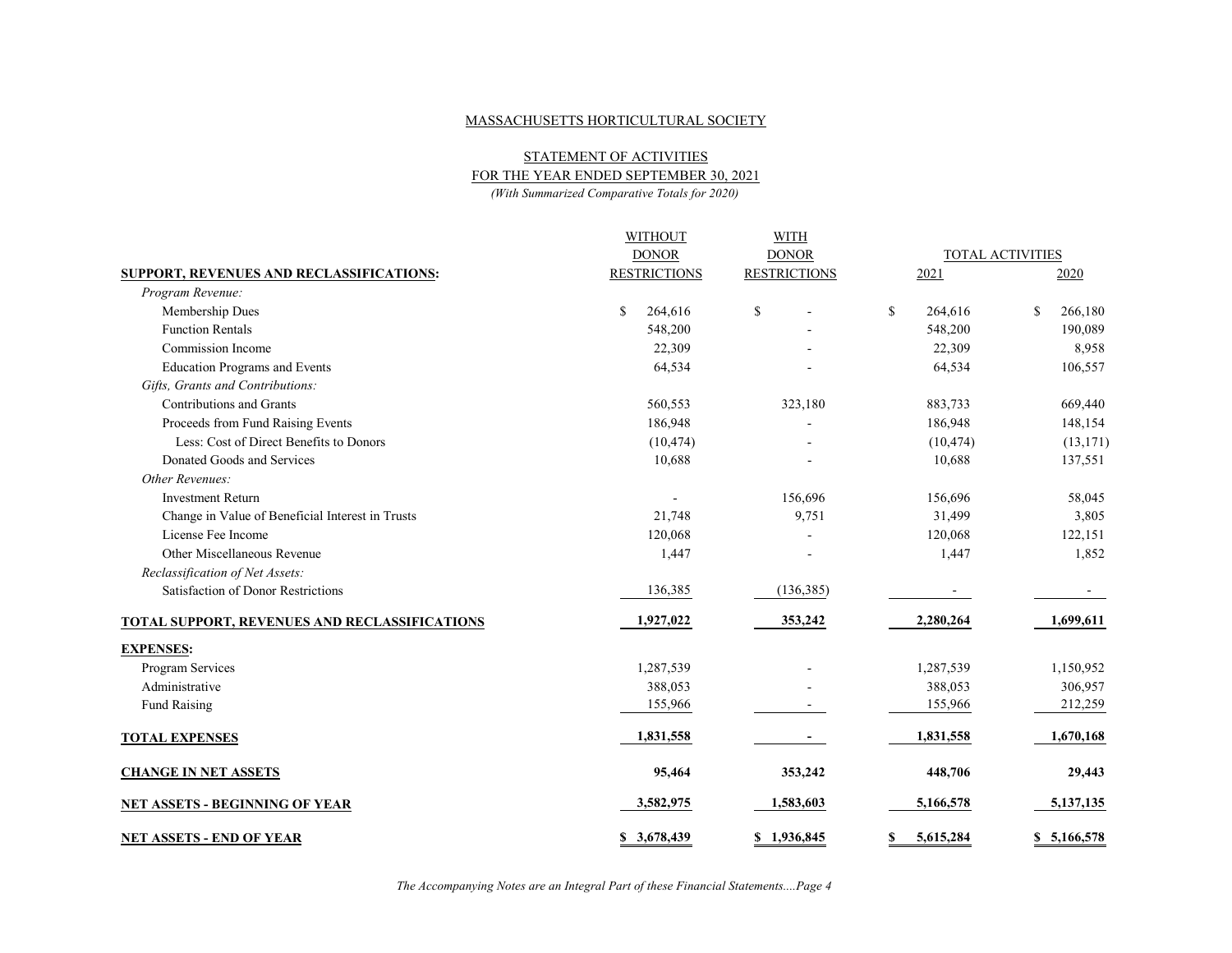STATEMENT OF FUNCTIONAL EXPENSES

FOR THE YEAR ENDED SEPTEMBER 30, 2021

*(With Summarized Comparative Totals for 2020)*

|                                            |                          |                 |                          | <b>DIRECT</b>                            |               | <b>TOTAL</b>        |
|--------------------------------------------|--------------------------|-----------------|--------------------------|------------------------------------------|---------------|---------------------|
|                                            | <b>PROGRAM</b>           | <b>ADMINI-</b>  | <b>FUND</b>              | <b>EVENT</b>                             |               | FUNCTIONAL EXPENSES |
|                                            | <b>SERVICES</b>          | <b>STRATIVE</b> | <b>RAISING</b>           | <b>COSTS</b>                             | 2021          | 2020                |
| Salaries and Wages                         | \$<br>366,835            | 192,384<br>\$   | $\mathbb{S}$<br>105,488  | $\mathbb{S}$<br>$\overline{\phantom{a}}$ | 664,707<br>\$ | \$<br>633,715       |
| Payroll Taxes                              | 41,203                   | 21,726          | 11,986                   |                                          | 74,915        | 61,539              |
| <b>Employee Benefits</b>                   | 41,790                   | 29,834          | 12,158                   |                                          | 83,782        | 66,366              |
| <b>Consultants and Professional Fees</b>   | 45,284                   | 25,980          | 3,490                    |                                          | 74,754        | 142,764             |
| In-Kind Goods and Services                 | 10,688                   |                 | $\overline{\phantom{a}}$ |                                          | 10,688        | 137,551             |
| Legal Fees                                 |                          |                 |                          |                                          |               | 2,886               |
| Insurance                                  | 66,243                   | 7,786           | 1,364                    |                                          | 75,393        | 72,436              |
| Advertising                                | 24,937                   |                 |                          |                                          | 24,937        | 20,188              |
| Maintenance and Repairs                    | 107,429                  | 3,340           | 1,114                    |                                          | 111,883       | 48,538              |
| Security, Rent and Utilities               | 75,661                   | 2,362           | 789                      |                                          | 78,812        | 75,371              |
| Depreciation Expense                       | 347,068                  | 10,846          | 3,615                    |                                          | 361,529       | 209,291             |
| Program Materials and Event Expenses       | 99,649                   | 918             | 134                      | 10,474                                   | 111,175       | 69,081              |
| Membership Expenses                        | 7,241                    | 1,781           | 423                      |                                          | 9,445         | 5,346               |
| Printing and Postage                       | 11,404                   | 3,038           | 3,555                    |                                          | 17,997        | 19,969              |
| Computer Supplies and Expenses             | 23,508                   | 14,628          | 6,763                    |                                          | 44,899        | 35,738              |
| Telephone                                  | 9,610                    | 5,072           | 2,795                    |                                          | 17,477        | 17,791              |
| Dues and Subscriptions                     | 3,363                    | 2,180           | $\overline{\phantom{a}}$ |                                          | 5,543         | 3,296               |
| Travel and Vehicle Expenses                | 5,595                    | 3,065           | 2,174                    |                                          | 10,834        | 15,459              |
| Bank and Credit Card Fees                  | 31                       | 60,424          | $\blacksquare$           |                                          | 60,455        | 35,331              |
| Miscellaneous Expenses                     | $\overline{\phantom{a}}$ | 2,689           | 118                      |                                          | 2,807         | 10,683              |
| <b>Total Functional Expenses</b>           | 1,287,539                | 388,053         | 155,966                  | 10,474                                   | 1,842,032     | 1,683,339           |
| Direct Cost of Benefits to Donors          |                          |                 |                          | (10, 474)                                | (10, 474)     | (13, 171)           |
| <b>Expenses Per Statement of Activites</b> | \$1,287,539              | 388,053<br>S    | 155,966<br>S.            | S                                        | \$1,831,558   | \$1,670,168         |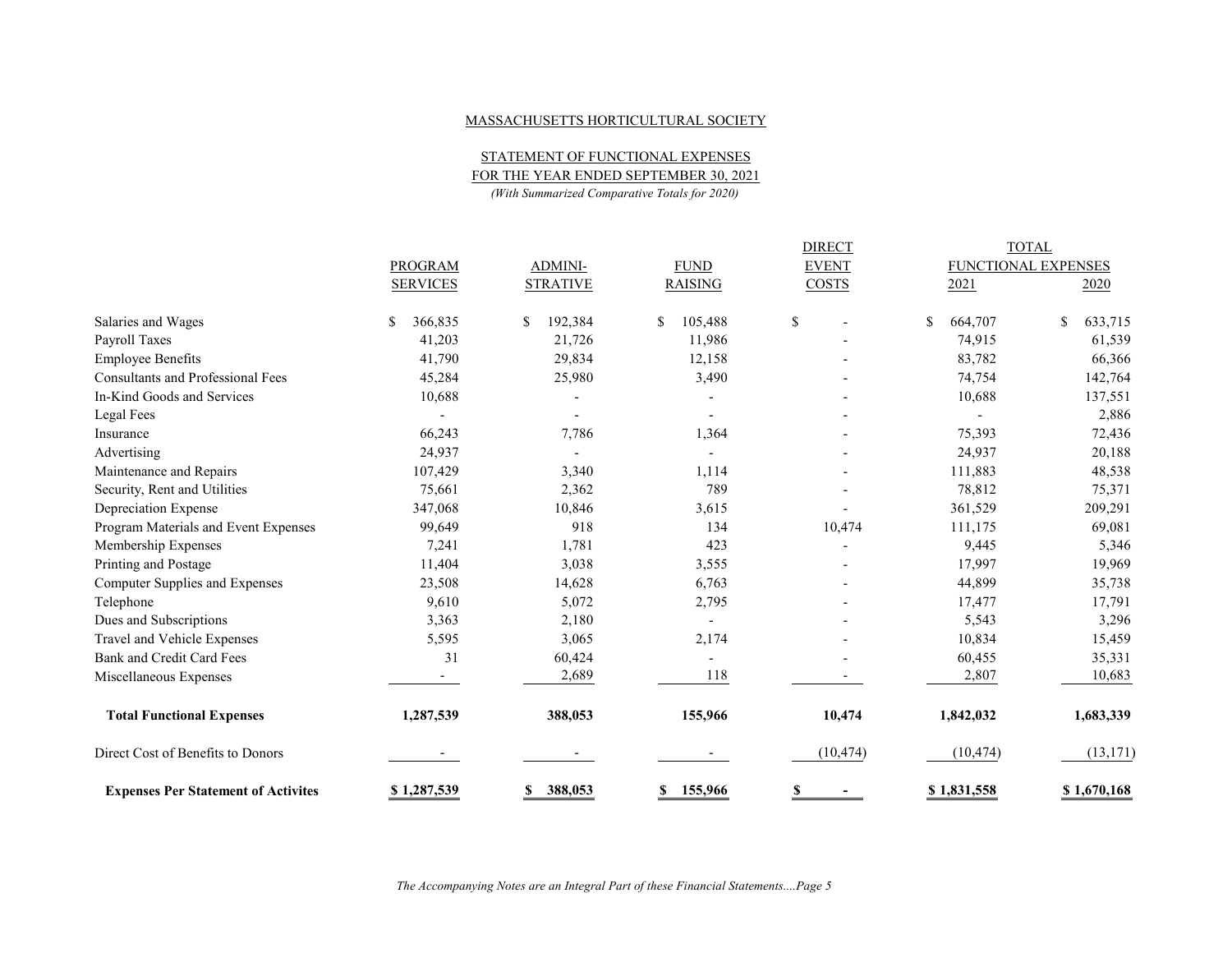# STATEMENTS OF CASH FLOWS FOR THE YEARS ENDED SEPTEMBER 30, 2021 AND 2020

|                                                                                     | 2021          | <u>2020</u>   |
|-------------------------------------------------------------------------------------|---------------|---------------|
| <b>CASH FLOWS FROM OPERATING ACTIVITIES:</b>                                        |               |               |
| Change in Net Assets                                                                | 448,706<br>\$ | \$<br>29,443  |
| Adjustments to Reconcile the Above to Net Cash                                      |               |               |
| Provided by Operating Activities:                                                   |               |               |
| <b>Investment Return</b>                                                            | (156, 696)    | (57, 135)     |
| Change in Value of Beneficial Interest in Remainder Trust                           | (21,748)      | (901)         |
| Change in Value of Beneficial Interest in Perpetual Trust                           | (9,751)       | (2,904)       |
| Contributions Restricted for Endowment                                              | (55,684)      | (35,000)      |
| Depreciation Expense                                                                | 361,529       | 209,291       |
| (Increase) Decrease in Current Assets:                                              |               |               |
| <b>Accounts Receivable</b>                                                          | (29, 464)     | 5,344         |
| Contributions Receivable                                                            | 21,100        | (21,100)      |
| Prepaid Expenses                                                                    | (91, 755)     | 5,331         |
| Increase (Decrease) in Current Liabilities:                                         |               |               |
| Accounts Payable and Accrued Expenses                                               | 38,353        | 973           |
| Accrued Salaries and Related Costs                                                  | 4,551         | (30,520)      |
| Deposits for Function Rentals                                                       | (3,314)       | 40,289        |
| Deferred Membership Dues                                                            | 10,832        | 3,279         |
| Deferred Rental and Other Revenue                                                   | 15,504        | (3,545)       |
| <b>Conditional Grant Advance</b>                                                    | (28, 118)     | 167,934       |
| Increase (Decrease) in Non-Current Assets:<br><b>Accounts Receivable</b>            | (15,268)      |               |
| Increase (Decrease) in Non-Current Liabilities:                                     |               |               |
| Accrued Compensation                                                                | 11,500        | 8,625         |
| <b>Security Deposits</b>                                                            | (3,400)       | (250)         |
| Net Adjustment                                                                      | 48,171        | 289,711       |
| <b>NET CASH PROVIDED BY OPERATING ACTIVITIES</b>                                    | 496,877       | 319,154       |
|                                                                                     |               |               |
| <b>CASH FLOWS FROM INVESTING ACTIVITIES:</b><br>Purchases of Property and Equipment | (71,305)      | (55, 440)     |
| Purchase of Investments                                                             |               | (35,000)      |
| Net Proceeds from Sales and (Purchases) of Investments                              | 31,128        | 21,428        |
| Net Cash Flows from Investing Activities                                            | (40, 177)     | (69, 012)     |
| <b>CASH FLOWS FROM FINANCING ACTIVITIES:</b>                                        |               |               |
| Contributions Restricted for Endowment                                              | 55,684        | 35,000        |
| Payments on Note Payable                                                            | (11,670)      | (11, 101)     |
| Net Cash Flows from Financing Activities                                            | 44,014        | 23,899        |
| <u>NET INCREASE IN CASH BALANCES</u>                                                | 500,714       | 274,041       |
| <b>CASH BALANCES - BEGINNING OF YEAR</b>                                            | 913,992       | 639,951       |
| <b>CASH BALANCES - END OF YEAR</b>                                                  | \$1,414,706   | 913,992<br>S. |
|                                                                                     |               |               |
| Supplemental Disclosures:                                                           |               |               |
| <b>Interest Paid</b>                                                                | \$<br>1,845   | \$<br>2,413   |
| Summary of Cash Balances:                                                           |               |               |
| Cash                                                                                | \$1,353,549   | 908,518<br>\$ |
| <b>Endowment Cash</b>                                                               | 61,157        | 5,474         |
| <b>Total Cash Balances</b>                                                          | \$1,414,706   | 913,992<br>S  |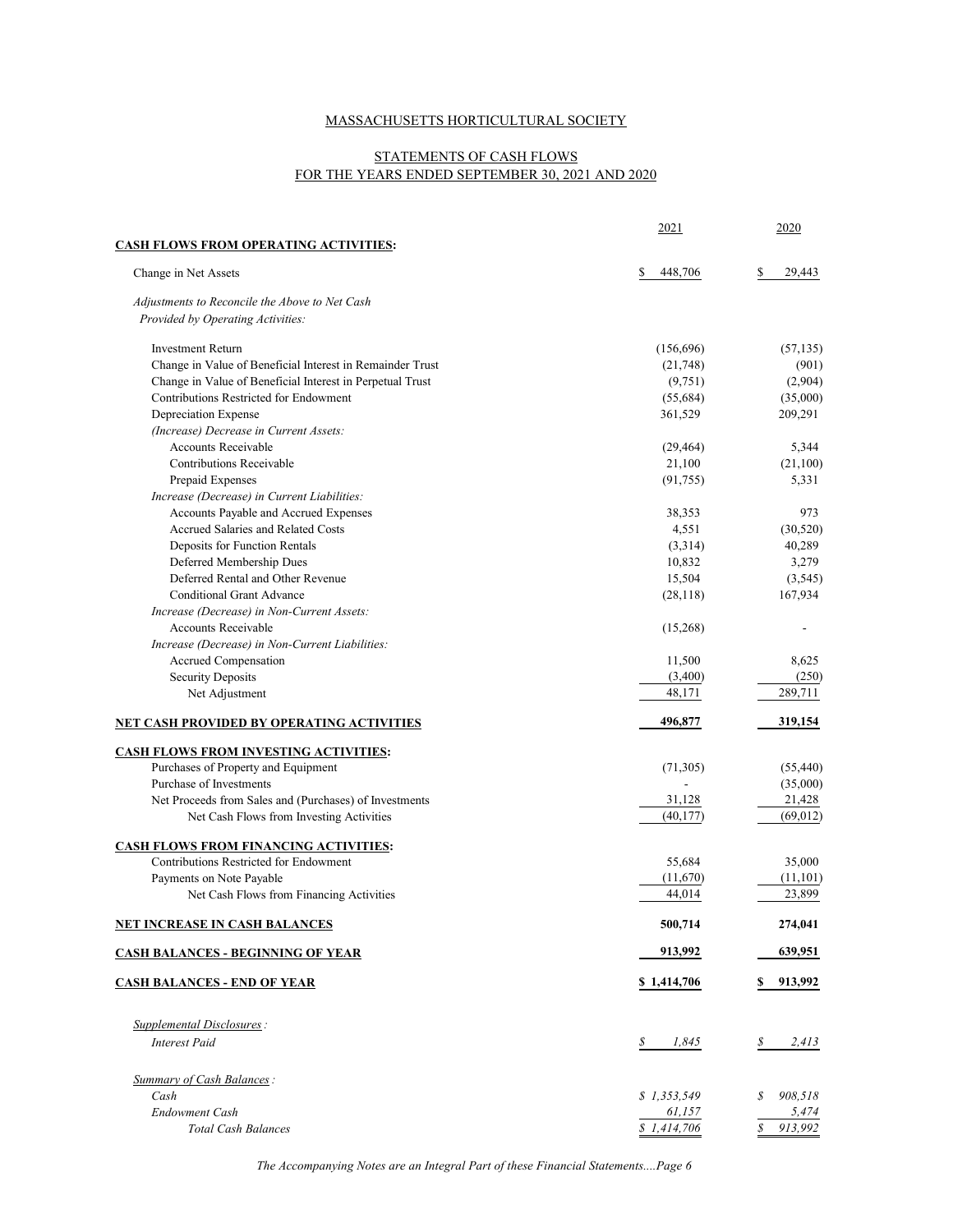### NOTES TO FINANCIAL STATEMENTS

### SEPTEMBER 30, 2021 *(With Summarized Comparative Information for 2020)*

# NOTE 1 ORGANIZATION

Massachusetts Horticultural Society ("MHS" or the "Organization") was founded in 1829 and later incorporated under the provisions of Massachusetts General Laws Chapter 180 and qualifies as a taxexempt, not-for-profit corporation under Section 501(c)(3) of the Internal Revenue Code ("IRC"). Massachusetts Horticultural Society has been classified as an organization which is not a private foundation under IRC Section 509(a); accordingly, contributions made to this Organization qualify for the maximum charitable deduction for federal income tax purposes.

### NOTE 2 PROGRAM SERVICES

## **The Garden at Elm Bank:**

Massachusetts Horticultural Society (MHS) is located on 36 acres in the historic Elm Bank Reservation. Elm Bank is on the National Register of Historic Places for its Manor House, designed by Carrere and Hastings, the architects who designed the New York Public Library; its original owner, Benjamin Cheney, one of the founders of American Express; and the landscapes created by the Olmsted Brothers firm in the early 1900s.

With 17 acres under cultivation, the Garden at Elm Bank offers adults and children from all backgrounds the opportunity to experience, enjoy and learn about plants and the environment. The campus offers a variety of beautiful gardens including the historic Italianate Garden designed by the Olmsted Brothers, the New England Trial Garden that tests plant varieties for hardiness in our zone, the whimsical Weezie's Garden for Children, and Bressingham Garden, which demonstrates perennial plants for the New England garden, designed by Adrian Bloom. Several plant societies and garden clubs have also installed permanent demonstration and display gardens.

Massachusetts Horticultural Society is open year-round for classes, workshops and symposia held in the Education Building, the Hunnewell Carriage House, and the Putnam building with wet lab. The Garden at Elm Bank is open for garden visitors, April through October, 7 days a week, from 10 a.m. to 7 p. m. Members get in free and other guests pay admission.

### **Function Business:**

The Garden at Elm Bank also provides an event venue that supports Massachusetts Horticultural Society's mission through rentals of its facilities and grounds. Over 24,000 guests participate in events and help to introduce the public to horticulture and our beautiful gardens and grounds.

## **Education:**

Adult Education: Adult education includes a selection of horticultural/gardening/environmental lectures and workshops to educate adults, such as year-round classes in horticulture, landscape design, and botany to name a few, for the novice to expert; Garden Tours; and volunteer gardening training.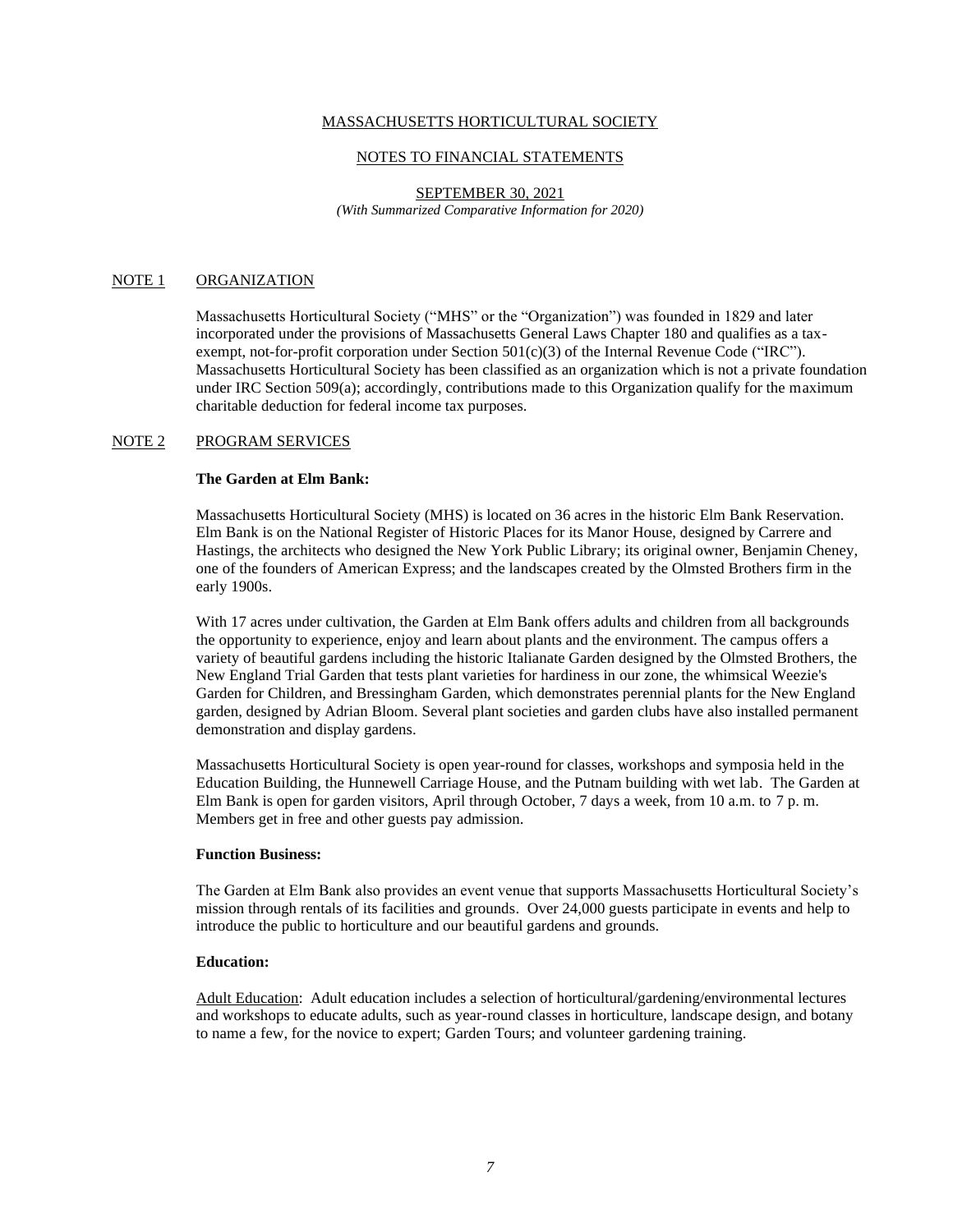### NOTES TO FINANCIAL STATEMENTS

SEPTEMBER 30, 2021 *(With Summarized Comparative Information for 2020)*

*(Continued)*

## NOTE 2 *(Continued)*

Youth Education: MHS's educational programs for youth focus on the science of growing plants, healthy nutrition, and the importance of nature and the environment. The Plantmobile is a traveling plant science workshop that provides experiential educational programs for children in grades K-8. A member of MHS educational staff will come to your classroom to present each program. Our emphasis is on hands-on individual and group activities. Our program is based on the Massachusetts Science and Technology Frameworks, STEM. Each workshop is designed to deliver a positive and unique learning experience to students. Additionally, programming for young children at MHS takes place during the season in Weezie's Garden for Children.

### **Library:**

MHS's Horticultural Library is the oldest horticultural library in the country and is renowned for its collection of books related to early agriculture, horticulture, and landscape design. The circulating library is comprised of over 20,000 books and 5,000 rare books and a manuscript collection stored offsite with the William B. Meyer Company.

In 2017, the MHS library digitized its collection of Edwin Hale Lincoln plant photography plates, making them available online to students, scholars, writers, and the general public. Visiting the Digital Commonwealth site, one can find the Lincoln Collection, as well as our collection of Botanical Prints dating from 1620 to 1969, accessible from the Library page on our website: www.masshort.org/the-library.

## **Membership:**

Membership in Massachusetts Horticultural Society provides access to information, learning and horticultural experiences, while supporting America's oldest horticultural institution. Membership benefits include free admission to the Garden at Elm Bank, our headquarters in Wellesley/Dover, MA, as well as a monthly electronic newsletter, *The Leaflet*, borrowing privileges at our circulating library, discounts to our horticultural lectures and workshops, a \$25 gift certificate from two nurseries, free/discounts admission to gardens across the country with the American Horticultural Society reciprocal program, and discounts at over seventy of our green partner nurseries.

## **Honorary Medals Horticultural Awards:**

At the turn of the 20th century, Massachusetts Horticultural Society began the practice of conferring honorary medals on those individuals and institutions it regarded as important contributors to the art and science of horticulture. This 119 year old tradition honors excellence in horticulture. Over ten awardees receive various medals: George Robert White Medal of Honor, Jackson Dawson Memorial Award, Thomas Roland Medal, and Gold and Silver medals.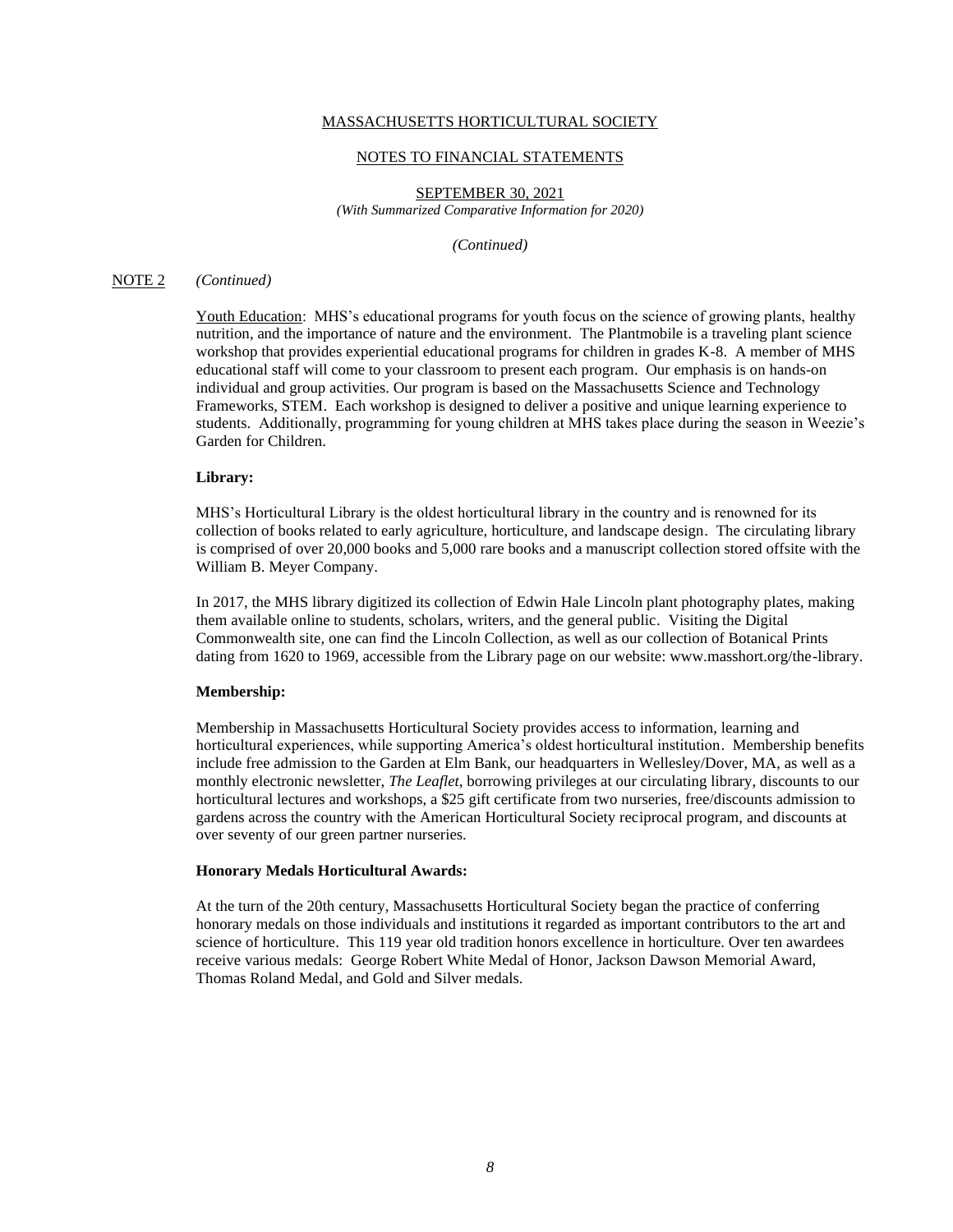### NOTES TO FINANCIAL STATEMENTS

SEPTEMBER 30, 2021 *(With Summarized Comparative Information for 2020)*

*(Continued)*

## NOTE 2 *(Continued)*

# **Festival of Trees:**

Massachusetts Horticultural Society's Festival of Trees is not only an important fundraiser, it is the most festive occasion at the Garden at Elm Bank. Starting the day after Thanksgiving, we display over 60 beautifully decorated trees, which are raffled off at the end of the festival. During the festival, visitors purchase tickets for a chance to win the tree(s) of their choice. It's fun, and for many it has become a family tradition. While the beautifully decorated trees are the centerpiece of the event, the Festival of Trees also includes garden lights, the Snow Village model railroad display, and a fire pit with s'mores. Over 13,000 guests visited the Festival.

## NOTE 3 SUMMARY OF SIGNIFICANT ACCOUNTING POLICIES

The accounting policies which affect significant elements of the Organization's financial statements are described below to enhance the usefulness of the financial statements to the reader. The preparation of financial statements in conformity with generally accepted accounting principles requires management to make estimates and assumptions that affect the reported amounts of assets and liabilities and disclosure of contingent assets and liabilities at the date of the financial statements and the reported amounts of revenues and expenses during the reporting period. Actual results could differ from those estimates; however, adherence to generally accepted accounting principles has, in management's opinion, resulted in reliable and consistent financial reporting by the Organization.

### **Basis of Accounting:**

The Organization's policy is to maintain its books and prepare its financial statements on the accrual basis of accounting in accordance with generally accepted accounting principles. Consequently, revenues and gains are recognized when earned, and expenses and losses are recognized when a liability has been incurred.

### **Fair Value of Financial Instruments:**

The Organization reports its fair value measures by using a three-level hierarchy that prioritizes the inputs used to measure fair value. This hierarchy, established by generally accepted accounting principles, requires that entities maximize the use of observable inputs and minimize the use of unobservable inputs when measuring fair value. The three levels of inputs used to measure fair value are as follows:

- Level 1 Quoted prices for identical assets or liabilities in active markets to which the Organization has access at the measurement date.
- Level 2 Inputs other than quoted prices included in Level 1 that are observable for the asset or liability, either directly or indirectly. Level 2 inputs include quoted prices for similar assets or liabilities in active markets; quoted prices for identical or similar assets in markets that are not active; observable inputs other than quoted prices for the asset or liability (for example, interest rate and yield curves); and inputs derived principally from, or corroborated by, observable market data by correlation or by other means.
- Level 3 Unobservable inputs for the asset or liability. Unobservable inputs should be used to measure the fair value to the extent that observable inputs are not available.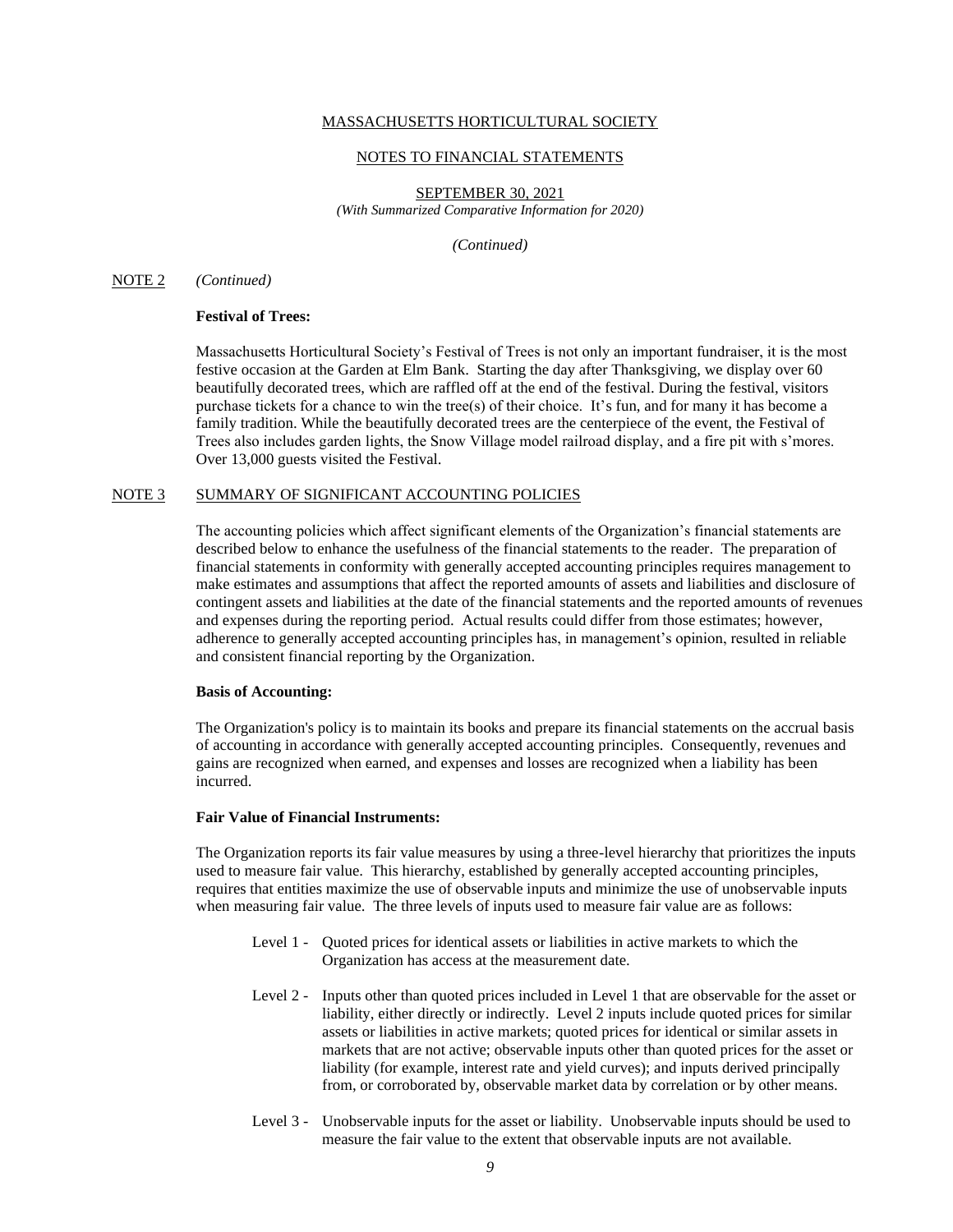### NOTES TO FINANCIAL STATEMENTS

SEPTEMBER 30, 2021

*(With Summarized Comparative Information for 2020)*

*(Continued)*

### NOTE 3 *(Continued)*

The primary use of fair value measures in the Organization's financial statements are:

- Initial measurement of noncash gifts, including gifts of investments
- Recurring measurement of investments
- Recurring measurement of beneficial interests in trusts

There have been no changes to this valuation methodology.

# **Financial Statement Presentation:**

As required by the *FASB Accounting Standards Codification™*, the Organization reports information regarding their financial position and activities according to two classes of net assets: net assets without donor restrictions and net assets with donor restrictions. These classifications are related to the existence or absence of donor-imposed restrictions as follows:

*Net Assets Without Donor Restrictions* - consists of assets, public support and program revenues which are available and used for operations and programs. Net assets without donor restrictions represents the portion of net assets of the Organization that are not restricted by donor-imposed stipulations. Contributions are considered available for use unless specifically restricted by the donor. In addition, net assets within this classification may include funds which represent resources designated by the Board of Trustees for specific purposes.

*Net Assets With Donor Restrictions* - includes funds with donor-imposed restrictions which permit the donee organization to expend the assets as specified and is satisfied either by the passage of time or by actions of the Organization. Resources of this nature originate from gifts, grants or bequests and may include investment income earned on restricted funds. These net assets may also include resources which have a donor-imposed restriction which stipulates that a portion of the assets are to be maintained in perpetuity, but permits the Organization to expend part or all of the income derived from the donated assets.

The accompanying financial statements include certain FY 2020 comparative information. With respect to the Statement of Activities, such prior year information is not presented by net asset class and, in the Statement of Functional Expenses, FY 2020 expenses by line item are in total rather than by functional category. Accordingly, such information should be read in conjunction with the Organization's financial statements for the year ended September 30, 2020, from which the summarized information was derived.

## **Receivables:**

*Accounts Receivable* primarily represents amounts due under rental agreements and catering commissions. *Contributions Receivable* represent multi-year promises to give related to specific fund raising initiatives and grant awards.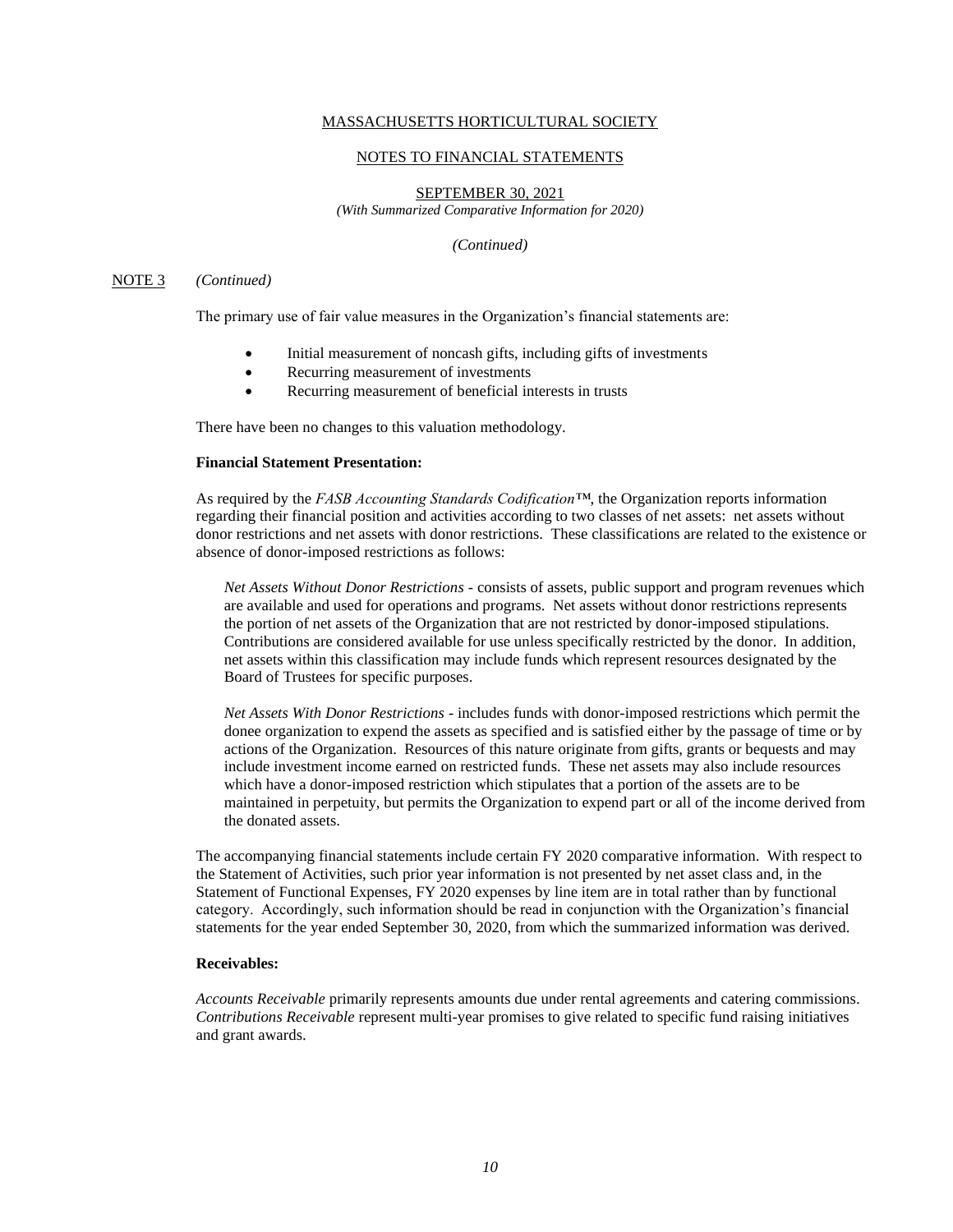### NOTES TO FINANCIAL STATEMENTS

SEPTEMBER 30, 2021 *(With Summarized Comparative Information for 2020)*

*(Continued)*

## NOTE 3 *(Continued)*

Receivables are classified as current, and reported at their net realizable value, if they are scheduled for payment within one year, and non-current when the expected payment date exceeds one year. As of September 30, 2021, *Accounts Receivable, Non-Current* represents the amount due from a tenant to reimburse MHS for de-leading work *(See Note 8)*. Management periodically reviews specific grants, commitments and agreements to determine if any balances are uncollectible. Management believes that all receivables are collectible; therefore, no allowance for doubtful amounts has been established. If balances due are determined to be uncollectible in subsequent periods, an allowance will be established at that time.

For the years presented, there were no losses on uncollectible accounts or pledges receivable.

#### **Property and Equipment:**

Property, equipment, furnishing and improvement purchases in excess of \$5,000 are capitalized at cost, if purchased, or if donated, at fair value on the date of receipt. Expenditures for maintenance repairs and renewals are charged to expense as incurred, whereas, major betterments are capitalized as additions to property and equipment. Depreciation of property and equipment is computed using the straight-line method, and is charged against income over the estimated useful lives of the assets as expressed in terms of years.

Management reviews the carrying values of property and equipment for impairment whenever events or circumstances indicate that the carrying value of an asset may not be recoverable from the estimated future cash flows expected to result from its use and eventual disposition. When considered impaired, an impairment loss is recognized to the extent carrying value exceeds the fair value of the asset. There were no indicators of asset impairment as of September 30 for each of the years presented.

### **Collections:**

MHS possesses a collection of rare books which were acquired through purchases and contributions beginning with the Organization's inception in 1829. The Organization's collection is held for education, research and furtherance of the Organization's goals.

The Organization's policy for recognizing future donations of collection items is to capitalize the collection item and record corresponding contribution revenue in the period received. Additions to the collection are recorded at cost, if purchased, or at fair value if donated. As of September 30, 2021 and 2020, the carrying cost of the rare book collection amounted to \$583,789.

During FY 2015, MHS acquired through contribution a model train collection. As of September 30, 2021 and 2020, the carrying cost of the model train collection amounted to \$49,500.

The Organization maintains a collection of historically significant glass slides, seed catalogs and a print collection in furtherance of public service and not for financial gain. Management has determined that this collection has no resale value and are of value only to MHS; therefore, the Organization has not capitalized this collection.

The Organization also maintains a circulating library for the benefit of its members. The cost of books purchased for the library is capitalized and included within property and equipment.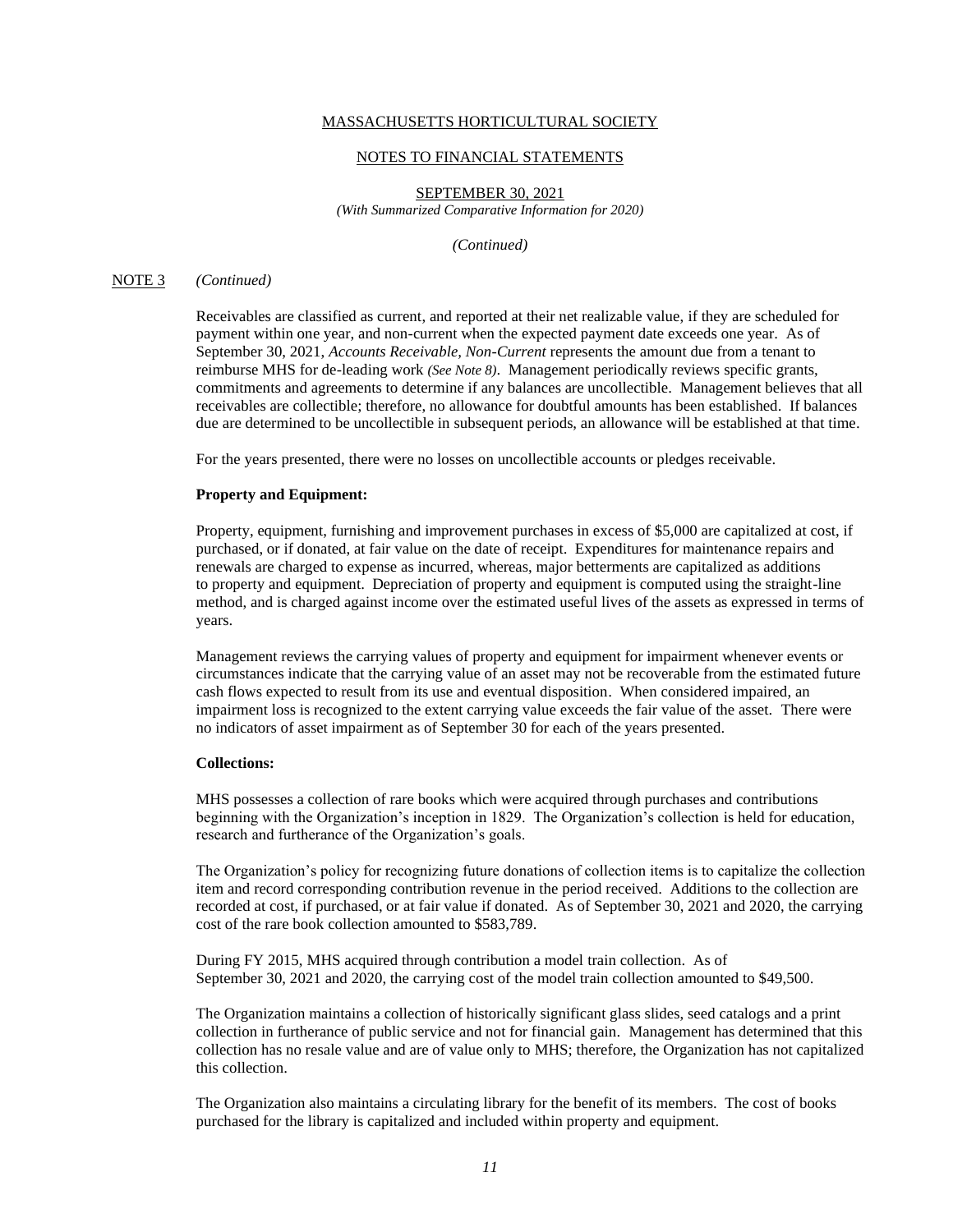### NOTES TO FINANCIAL STATEMENTS

SEPTEMBER 30, 2021 *(With Summarized Comparative Information for 2020)*

*(Continued)*

### NOTE 3 *(Continued)*

# **Long-Term Investments:**

The Organization maintains an investment portfolio which includes publicly traded securities in the form of fixed income and marketable equity securities. As required by the *FASB Accounting Standards Codification™*, investment purchases are recorded at cost, or if donated at fair value on the date of donation. Thereafter, investments are reported at their fair values in the Statements of Financial Position. Investment return (loss) is reported in the Statement of Activities and consists of interest and dividend income, realized and unrealized capital gains and losses, less external and direct internal investment expenses. Investments are classified as either short-term or long-term, depending on the underlying intention. As the Organization's investments are intended for long-term purposes, all investments, regardless of composition or liquidity, have been classified as long-term in the accompanying Statements of Financial Position. Cash held in brokerage accounts is reported as investments for purposes of these financial statements.

### **Beneficial Interests in Remainder Trust and Perpetual Trust:**

MHS has been named as an irrevocable beneficiary of a charitable remainder trust and a perpetual trust held and administered by independent trustees. Charitable remainder trusts are split-interest agreements in which a nonprofit beneficiary receives its interest in the donated assets after the donor or another beneficiary has received benefits for a specified time period. The donor establishes and funds the trust and specifies beneficiaries to receive distributions over the life of the split-interest agreement. At the termination of the agreement, the remaining assets in the trust pass to the nonprofit organization for its use. In a perpetual trust held by a third party, the nonprofit organization has an irrevocable right to receive all or a portion of the income earned from the trust's assets in perpetuity, but the organization will never receive the trust's assets.

These trusts were created independently by donors and are administered by outside agents designated by the donors. Therefore, we have neither possession nor control over the assets of the trusts. At the date we receive notice of a beneficial interest, a contribution with donor restrictions is recorded in the statements of activities, and a beneficial interest in charitable trusts is recorded in the statements of financial position at fair value. As required by the *FASB Accounting Standards Codification™*, the Organization's *Beneficial Interest in Remainder Trust* and *Beneficial Interest in Perpetual Trust* are reported at fair value in the accompanying Statement of Financial Position, which is estimated as MHS's ownership percentage of the underlying trust assets and are classified within Level 3 of the fair value hierarchy.

The change in the value of the *Beneficial Interest in Perpetual Trust* is reported as an increase or decrease in net assets with donor restrictions, while the revaluation adjustment for the *Beneficial Interest in Remainder Trust* is reported as a change in net assets without donor restrictions. Income earned on assets held in the *Beneficial Interest in Perpetual Trust* is recognized as investment income when received.

### **Endowment Funds:**

MHS holds the following three donor-restricted endowment funds: the Educational Endowment, the Weezie Garden Endowment and a General Endowment. As required by the Commonwealth of Massachusetts, the Organization follows the guidance of the Uniform Prudent Management of Institutional Funds Act ("UPMIFA"). UPMIFA establishes law for the management of investment of donor-restricted endowment funds.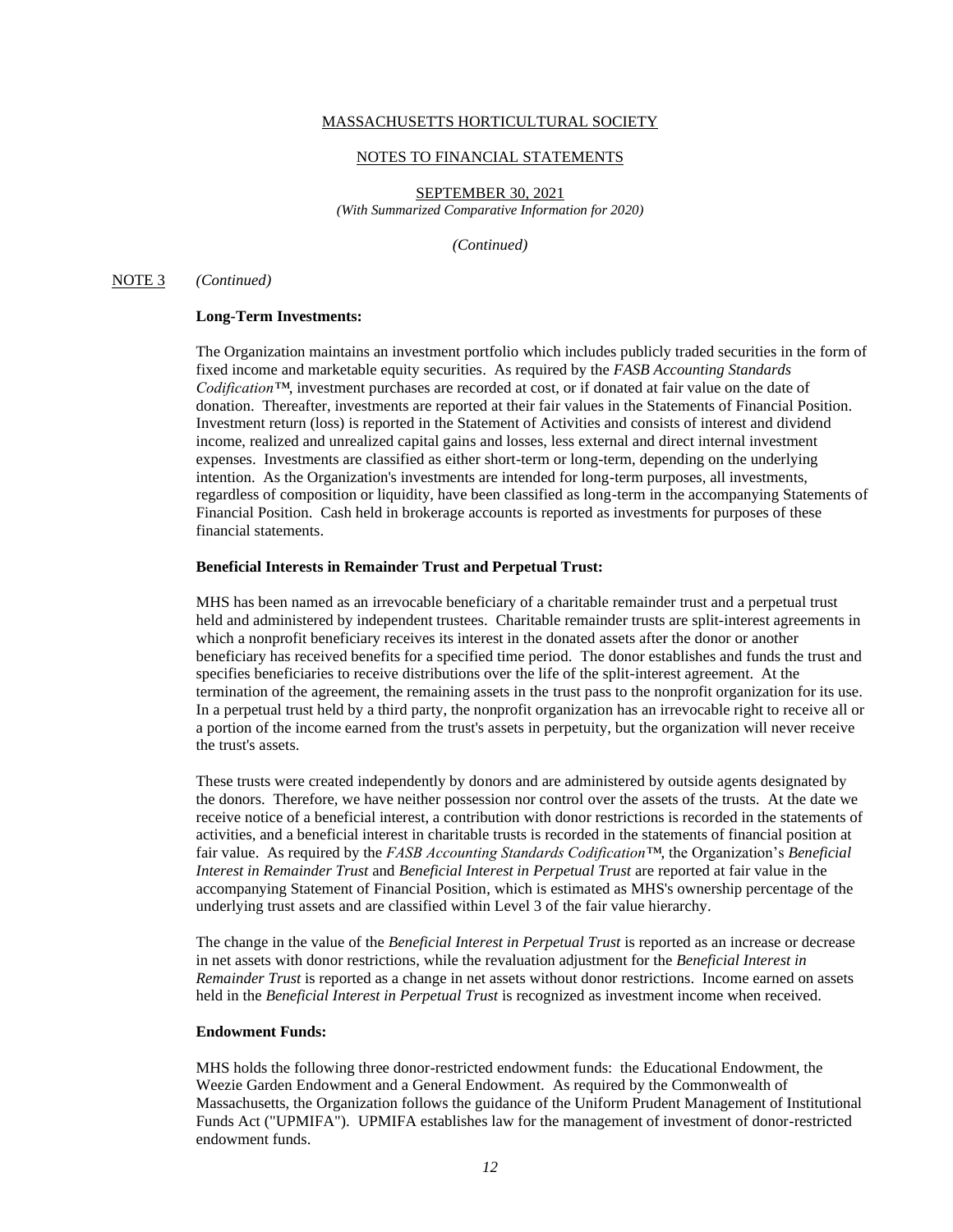### NOTES TO FINANCIAL STATEMENTS

SEPTEMBER 30, 2021 *(With Summarized Comparative Information for 2020)*

*(Continued)*

### NOTE 3 *(Continued)*

The Board of Trustees' interpretation of state law is that the Organization, absent explicit donor stipulations to the contrary, may appropriate as much of the net appreciation as is prudent considering the Organization's long and short-term needs, present and anticipated financial requirements, expected total return on its investments, price-level trends, and general economic conditions.

In accordance with UPMIFA, the Organization considers the following factors in making a determination of whether to invest or appropriate donor-restricted endowment funds:

- The duration and preservation of the fund
- The purposes of the Organization and the donor-restricted endowment fund
- General economic conditions
- The possible effect of inflation and deflation
- The expected total return from income and the appreciation of investments
- Other resources of the Organization
- The investment policies of the Organization

Income and appreciation earned on General Endowment investments are classified as net assets with donor restriction until appropriated for expenditure by the Board of Trustees based on the above factors. The Organization has a spending policy of appropriating for distribution each year an amount from the General Endowment appreciation to supplement operating income based on the above criteria. Income and appreciation earned on the Weezie Garden and Educational Endowment investments are classified as net assets with donor restriction until appropriated for expenditure by the Board of Trustees based on the satisfaction of purpose-related restrictions as eligible costs are incurred.

From time to time, the fair value of assets associated with individual donor-restricted endowment funds may fall below the level of the original corpus which is reported as net assets with donor restrictions. There were no deficiencies of this nature as of September 30, 2021 and 2020.

The Organization takes a conservative approach to investing its endowment funds, which are maintained in fixed income securities, marketable equity securities and cash and are reported as *Endowment Investments*  in the accompanying Statements of Financial Position.

## **Contributions, Gifts and Grants:**

As required by the *FASB Accounting Standards Codification™*, contributions are required to be recorded as receivables and revenues and the Organization is required to distinguish between contributions received for each net asset category in accordance with donor-imposed restrictions. Contributions may include gifts of cash, bequests, collection items, stocks or promises to give. Contributions of assets other than cash are reported at their fair value.

The Organization recognizes contributions when cash, securities or other assets; an unconditional promise to give; or a notification of a beneficial interest is received. Conditional promises to give - that is, those with a measurable performance or other barrier and right of return - are not recognized until the conditions on which they depend have been met. Conditional grants which have been received and not yet recognized are recorded as *Conditional Grant Advances,* a liability on the Statements of Financial Position.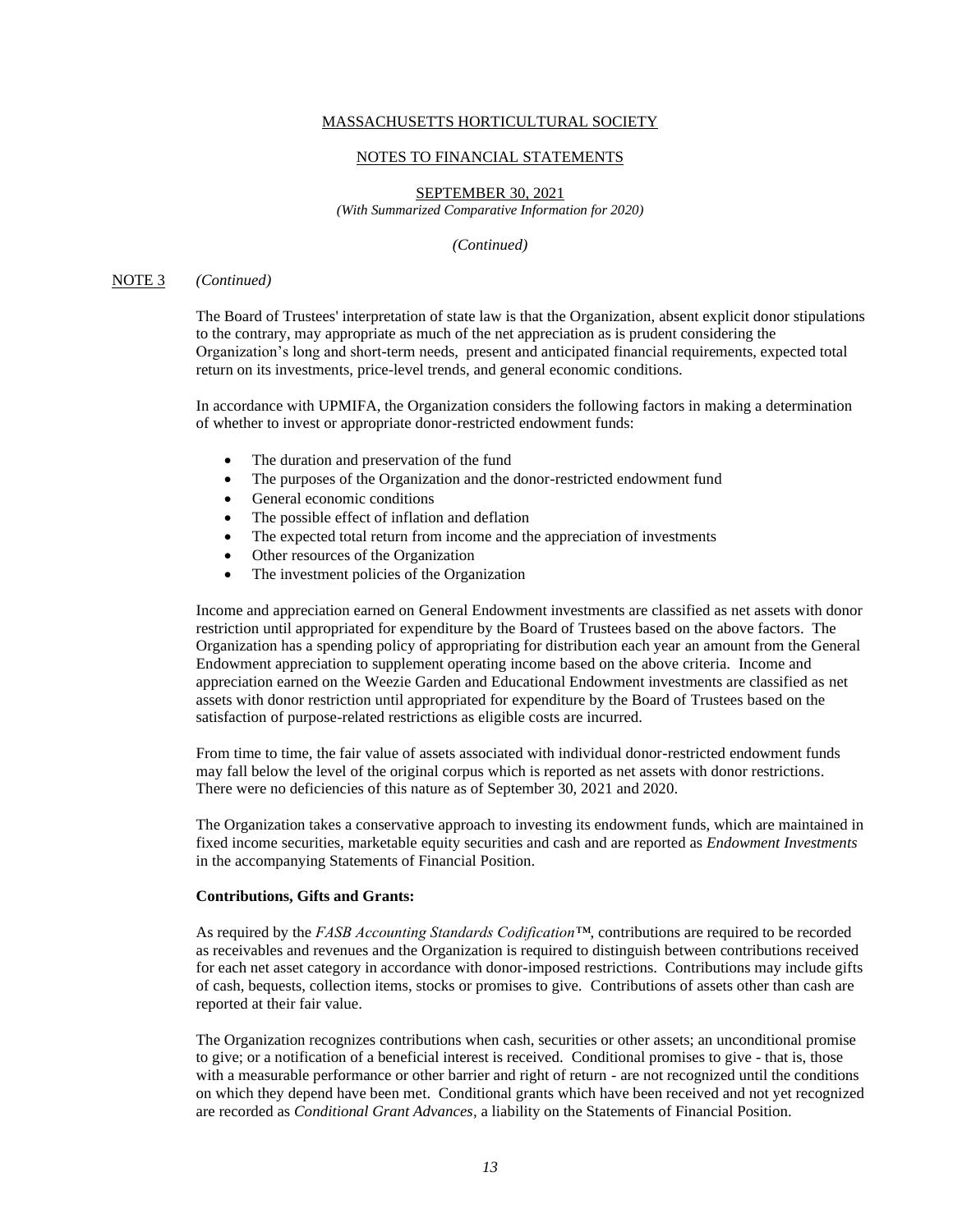#### NOTES TO FINANCIAL STATEMENTS

SEPTEMBER 30, 2021 *(With Summarized Comparative Information for 2020)*

*(Continued)*

## NOTE 3 *(Continued)*

Unconditional, multi-year commitments are recognized in the year during which the initial commitment was made. Contributions to be received after one year are discounted at an appropriate discount rate commensurate with the risk involved, when such amounts are considered material. Support that is restricted by the donor is reported as an increase in net assets with donor restrictions until the restriction expires, at which time the net assets are reclassified as net assets without donor restrictions.

#### **Revenue Recognition:**

*Membership Dues* and *Deferred Membership Dues* - the majority of MHS's memberships are accounted for as exchange transactions, as defined by ASC 606, *Revenue from Contracts with Customers*. Dues are assessed annually, with staggered membership expirations; therefore, a portion of the revenue generated from the membership renewals is recognized as *Membership Dues* on a monthly basis, with the unexpired portion recorded as *Deferred Membership Dues*, a liability, in the accompanying Statements of Financial Position. Some memberships contain a contribution portion which is reported as revenue when the funds are received. The Organization offered promotional memberships to local families during the year ended September 30, 2021. The value of these memberships was \$111,870 and has not been recognized in the accompanying financial statements.

*Function Rentals* - is primarily derived from the use of MHS's facilities for various functions. Fees for function rental services represent exchange transactions and are considered earned on the date of the event. Deposits received for events to be held in future years are reported as *Deposits for Function Rentals,* a liability in the accompanying Statements of Financial Position.

*Education Programs and Events* - Revenue from the various programs and events held by MHS is considered an exchange transaction and, therefore, is recognized at the time of the event. Revenue received in advance of an event is deferred until the event date and is included in *Deferred Rental and Other Revenue,* a liability in the accompanying Statements of Financial Position.

*License Fee Income* - MHS receives a license fee from both annual and one-time use of the MHS property. Annual *License Fee Income* is recognized on a monthly basis as earned and is presented net of rental expenses in the accompanying Statement of Activities when such costs are considered material. *License Fee Income* received on a periodic basis is recognized at the time the property is used by the licensee.

## **Donated Goods and Services:**

As required by the *FASB Accounting Standards Codification™*, Massachusetts Horticultural Society maintains a policy whereby the value of the donated goods and services that create or enhance nonfinancial assets or that require specialized skills, are provided by individuals possessing those skills and would typically need to be purchased if not provided by donation, are recognized as revenue on the Statement of Activities and are reported as expenses on the Statement of Functional Expenses, or capitalized if donation meets the Organization's capitalization policy.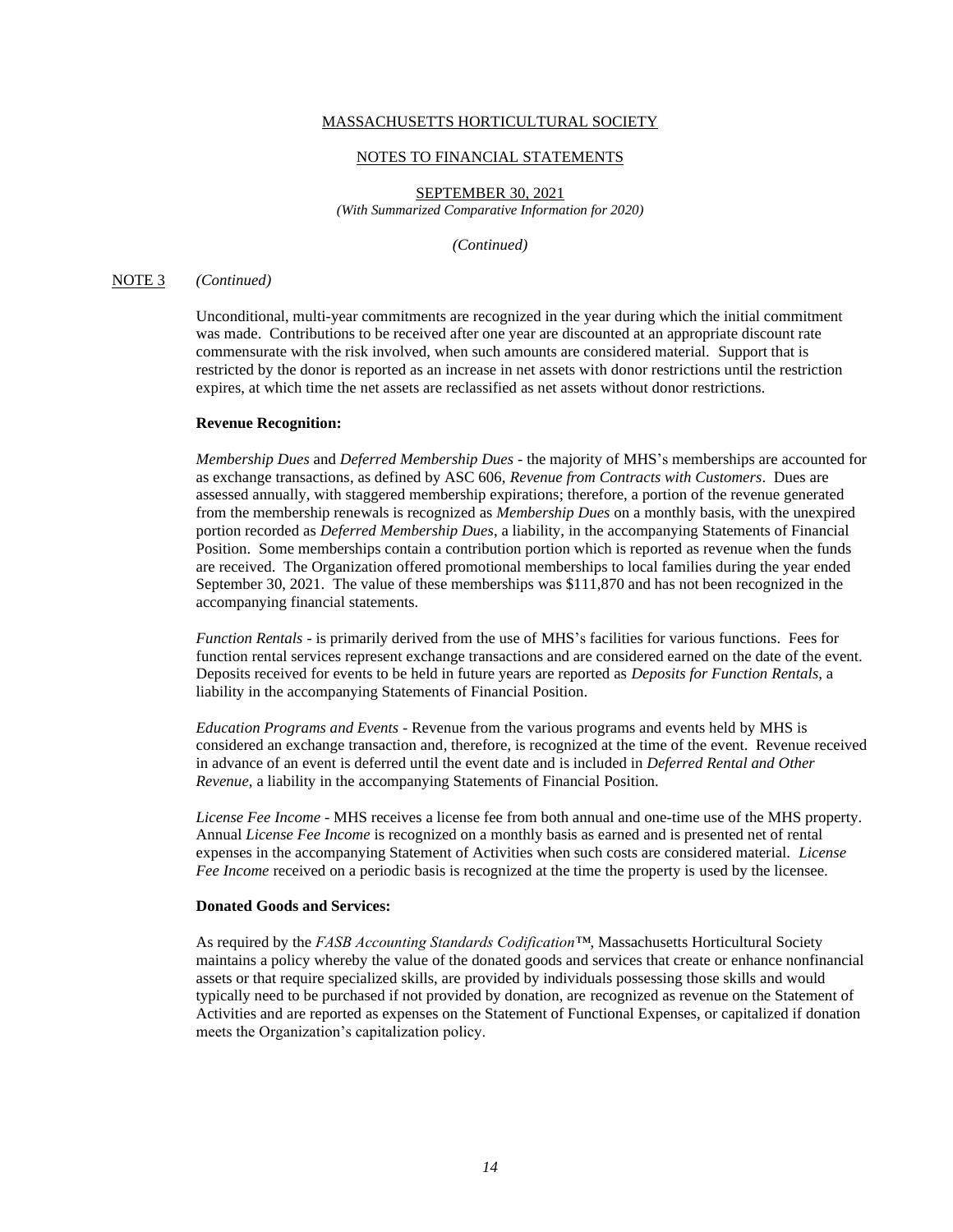#### NOTES TO FINANCIAL STATEMENTS

SEPTEMBER 30, 2021 *(With Summarized Comparative Information for 2020)*

*(Continued)*

### NOTE 3 *(Continued)*

### **Functional Expenses:**

Massachusetts Horticultural Society allocates its expenses on a functional basis among its various programs and support services. Expenses that can be identified with a specific program and support service are allocated directly according to their natural expenditure classification. Other expenses that are common to several functions are allocated according to management's estimates about space and time usage. For the years presented *Salaries and Wages*, *Payroll Taxes, Employee Benefits, Insurance, Computer Supplies and Expenses* and *Telephone* expenses are all allocated based on time and effort. *Maintenance and Repairs, Security, Rent and Utilities,* and *Depreciation Expense* are allocated based on square footage. Supporting services are those related to operating and managing Massachusetts Horticultural Society and its programs on a day-to-day basis.

Supporting services have been sub-classified as follows:

*Administrative* - includes all activities related to Massachusetts Horticultural Society's internal management and accounting for program services.

*Fund Raising* - includes all activities related to maintaining contributor information, writing grant proposals, distribution of materials and other similar projects related to the procurement of donated funds.

*Cost of Direct Benefit to Donors* - represents the costs of direct donor benefits received at special fundraising events and is presented as an offset to *Proceeds from Fund Raising Events* revenue in the accompanying Statement of Activities.

#### **Advertising:**

MHS uses print advertising and other media to promote its programs and events and to solicit for new members. Advertising costs are expensed as incurred.

#### **Tax Position:**

The Organization currently evaluates all tax positions, and makes a determination regarding the likelihood of those positions being upheld under review. The primary tax positions made by the Organization are the existence of Unrelated Business Income Tax and the Organization's status as a tax-exempt organization under IRC Section  $501(c)(3)$ . For the years presented, the Organization has not recognized any tax benefits or loss contingencies for uncertain tax positions based on this evaluation.

### **Change in Accounting Estimate:**

During the fiscal year ended September 30, 2020, the Organization adjusted the depreciable lives of certain property, equipment and leasehold improvements to more accurately reflect the remaining useful lives of the assets. This change in accounting estimate has been applied prospectively and resulted in \$42,260 true up to depreciation expense for the fiscal year ended September 30, 2020. There were no changes to the useful lives or depreciation methodology during the year ended September 30, 2021.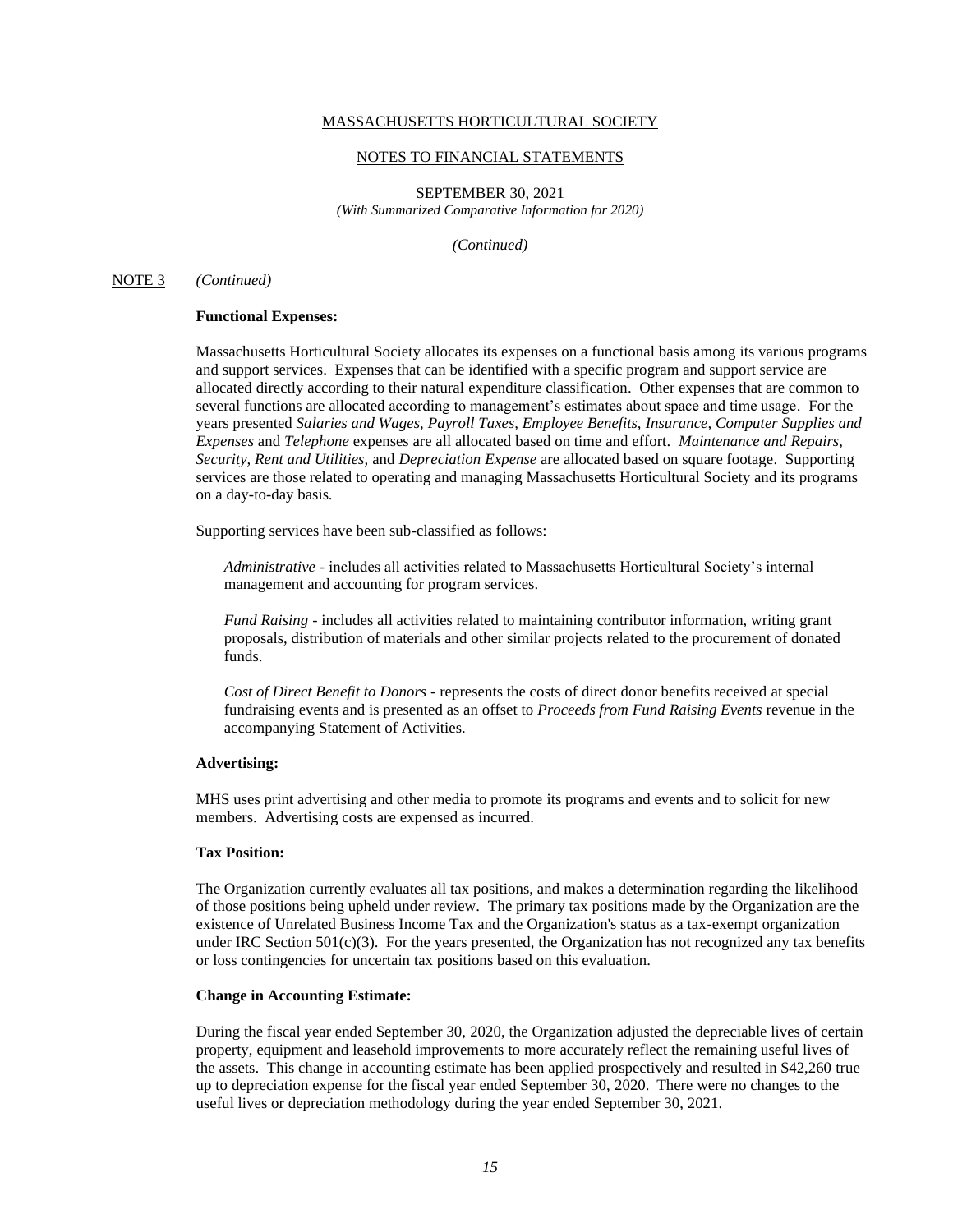#### NOTES TO FINANCIAL STATEMENTS

SEPTEMBER 30, 2021 *(With Summarized Comparative Information for 2020)*

*(Continued)*

#### NOTE 3 *(Continued)*

### **Recent Accounting Guidance:**

*Recently Implemented Standard*

In May 2014, the FASB issued ASC Update No. 2014-09, (Topic 606) *Revenue from Contracts with Customers*. This ASU is a comprehensive new revenue recognition model that requires an organization to recognize revenue to depict the transfer of goods or services to a customer at an amount that reflects the consideration it expects to receive in exchange for those goods or services. This updated guidance impacts not-for-profit entities that have revenue transactions other than contributions. In August 2015, the FASB deferred the effective date of ASC Update No. 2014-09 by one year when it issued ASC Update No. 2015-14, (Topic 606) *Revenue from Contracts with Customers*. In May 2020, the FASB extended the deferral of this standard for another year. This standard was adopted by the Organization effective October 1, 2020. Analysis of various provisions of this standard resulted in no significant changes in the way the Organization recognizes revenue, and therefore no changes to the previously issued audited statements were required on a retrospective basis.

#### **Reclassifications:**

Certain amounts in the prior year summarized comparative information have been reclassified to conform to the current year presentation. Reclassifications made to the prior year summarized information have no impact on total net assets or changes in net assets.

## NOTE 4 PROPERTY AND EQUIPMENT

The following is a summary of the Organization's property and equipment as of September 30, 2021 and 2020:

|                                   | <u>Est.</u> |             |   | Accumulated  | Net Book Value |  |             |  |
|-----------------------------------|-------------|-------------|---|--------------|----------------|--|-------------|--|
| <b>Asset Category</b>             | Life        | Cost        |   | Depreciation | 2021           |  | 2020        |  |
| Circulating Library               | 10          | 103.365     | S | 103.365      | -              |  | 46,581      |  |
| Equipment                         | $3 - 7$     | 210,000     |   | 119.299      | 90.701         |  | 63,416      |  |
| <b>Furniture and Fixtures</b>     | $4 - 30$    | 67.611      |   | 47.329       | 20,282         |  | 22,791      |  |
| Leasehold Improvements (Elm Bank) | 30          | 6.364.461   |   | 4.012.967    | 2,351,494      |  | 2,619,913   |  |
| Total                             |             | \$6,745,437 |   | \$4,282,960  | \$2,462,477    |  | \$2,752,701 |  |

The Organization occupies the Elm Bank Reservation under a permissive license agreement with the Massachusetts Department of Conservation and Recreation. The parties agreed that the Organization could occupy the grounds rent-free if it restored certain existing buildings and structures on the property. Upon the completion of the Elm Bank renovations in 2003, the Organization's right to occupy the property was extended through April 10, 2065, with an option to extend for a 30-year term. MHS has exercised that option and the license agreement has been extended through April 10, 2095.

The Organization disposed of fully depreciated equipment, furniture and fixtures, and leasehold improvements with an original cost of \$877,941 during the year ended September 30, 2021. Disposal of these assets had no impact on changes in net assets.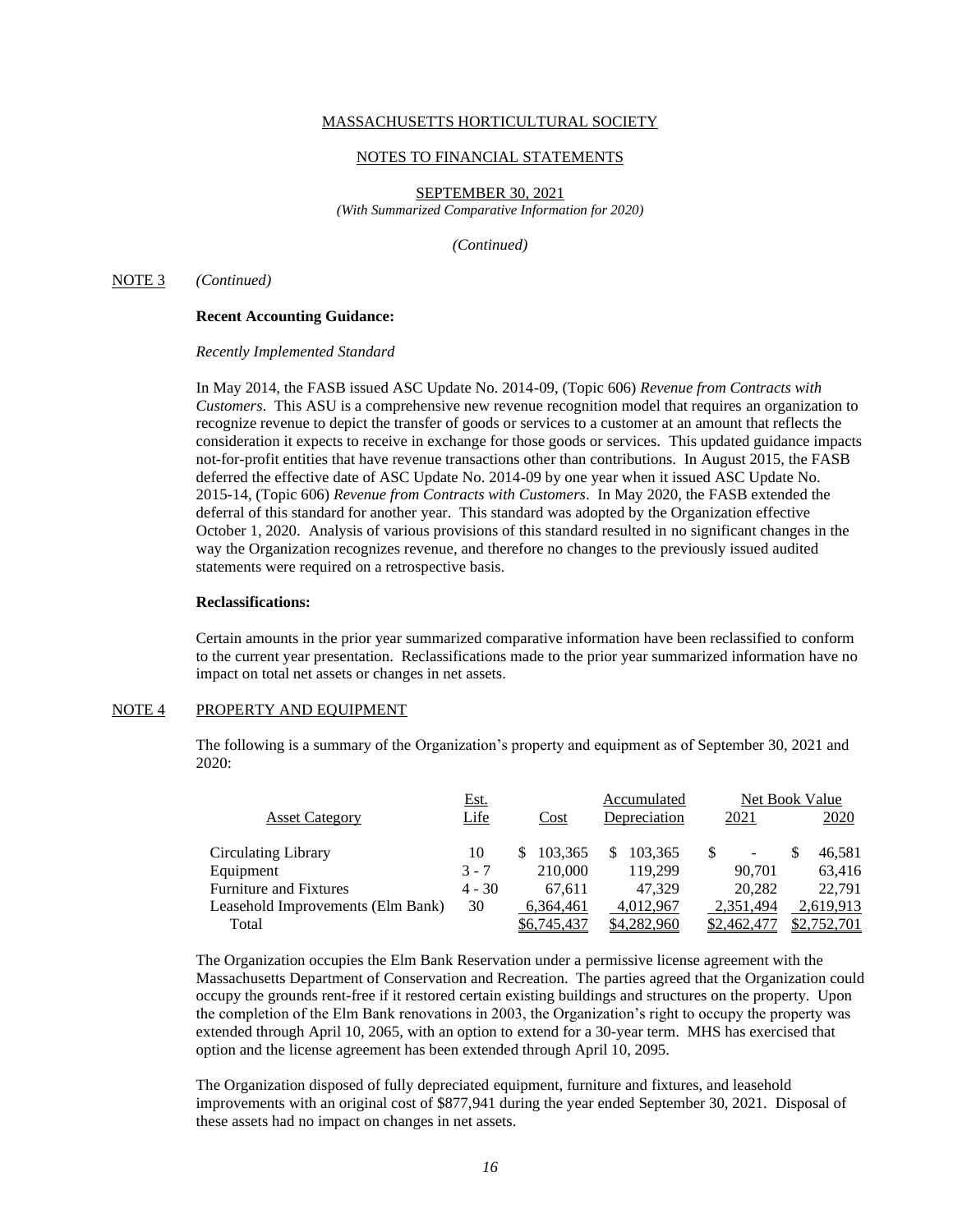#### NOTES TO FINANCIAL STATEMENTS

SEPTEMBER 30, 2021

*(With Summarized Comparative Information for 2020)*

#### *(Continued)*

## NOTE 5 LONG-TERM INVESTMENTS

As of September 30, 2021 and 2020, investment costs and unrealized gains and losses consisted of the following components:

|                                                  | September 30, 2021 |             |    |                |    |                    |  |            |    |             |
|--------------------------------------------------|--------------------|-------------|----|----------------|----|--------------------|--|------------|----|-------------|
|                                                  |                    |             |    | Unrealized     |    | Fair Value         |  | Fair Value |    | Total       |
| <b>Investment Type</b>                           |                    | Cost        |    | Gains (Losses) |    | (Level 1)          |  | (Level 2)  |    | Fair Value  |
| Cash                                             | \$                 | 81,671      | \$ |                | \$ | 81,671             |  | \$         | \$ | 81,671      |
|                                                  |                    | 517,942     |    |                |    |                    |  |            |    |             |
| Fixed Income - Corporate Bonds                   |                    |             |    | 1,688          |    |                    |  | 519,630    |    | 519,630     |
| Marketable Equity Securities                     |                    | 367,966     |    | 215,500        |    | 583,466            |  |            |    | 583,466     |
| <b>Exchange Traded Funds - Equity</b>            |                    | 155,565     |    | 42,054         |    | 197,619            |  |            |    | 197,619     |
| Exchange Traded Funds -                          |                    |             |    |                |    |                    |  |            |    |             |
| <b>Fixed Income</b>                              |                    | 164,060     |    | (2,750)        |    | <u>161,310</u>     |  |            |    | 161,310     |
| Total                                            |                    | \$1,287,204 |    | \$256,492      |    | \$1,024,066        |  | \$519,630  |    | \$1,543,696 |
|                                                  |                    |             |    |                |    | September 30, 2020 |  |            |    |             |
|                                                  |                    |             |    | Unrealized     |    | Fair Value         |  | Fair Value |    | Total       |
| <b>Investment Type</b>                           |                    | Cost        |    | Gains          |    | (Level 1)          |  | (Level 2)  |    | Fair Value  |
| Cash                                             |                    | 222,762     | \$ |                |    | \$222,762          |  | \$         | S  | 222,762     |
|                                                  |                    | 425,802     |    |                |    |                    |  |            |    |             |
| Fixed Income - Corporate Bonds<br>Fixed Income - |                    |             |    | 8,893          |    |                    |  | 434,695    |    | 434,695     |
| <b>Government Securities</b>                     |                    | 87,842      |    | 3,462          |    |                    |  | 91,304     |    | 91,304      |
| Marketable Equity Securities                     |                    | 265,256     |    | 119,349        |    |                    |  |            |    | 384,605     |
|                                                  |                    |             |    |                |    | 384,605            |  |            |    |             |
| <b>Exchange Traded Funds - Equity</b>            |                    | 124,149     |    | 14,519         |    | 138,668            |  |            |    | 138,668     |
| Exchange Traded Funds -                          |                    |             |    |                |    |                    |  |            |    |             |
| <b>Fixed Income</b>                              |                    | 145,695     |    | 400            |    | 146,095            |  |            |    | 146,094     |
| Total                                            |                    | \$1,271,506 |    | \$146,623      |    | \$892,130          |  | \$525,999  |    | \$1,418,128 |

The fair value of fixed income securities is determined by the custodian of the securities using pricing models based on credit quality, time to maturity, stated interest rates, and market-rate assumptions. The fair value of Marketable Equity Securities, and Exchange Traded Funds traded on national securities exchanges is determined by the closing price on the last business day of the fiscal year. Both Mutual Funds and Exchange Traded Funds are valued at the published Net Asset Value ("NAV") per unit. NAV is based on the value of the underlying assets owned by the fund minus its liabilities divided by the number of shares issued by the Fund and its quote in an active market.

| Components of Investment Return           | 2021     |          |
|-------------------------------------------|----------|----------|
| Interest and Dividends                    | \$25,603 | \$14,485 |
| <b>Investment Fees</b>                    | (12,077) | (8,249)  |
| Net Realized Gain on Investments          | 33,300   | 43,241   |
| Net Unrealized Gain (Loss) on Investments | 109,870  | (8.477)  |
| Net Investment Return                     | 156.696  |          |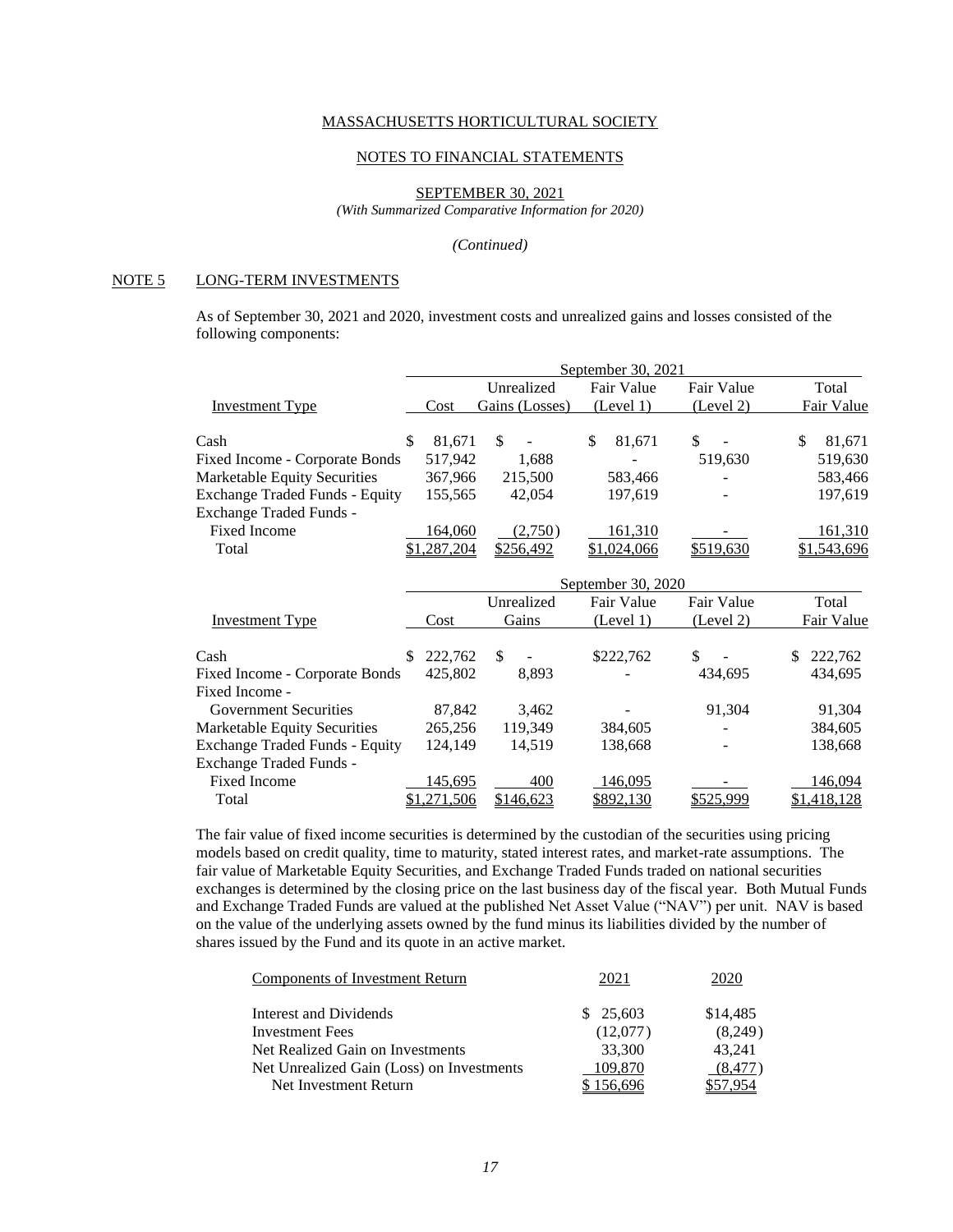#### NOTES TO FINANCIAL STATEMENTS

SEPTEMBER 30, 2021 *(With Summarized Comparative Information for 2020)*

*(Continued)*

## NOTE 6 DEBT

## **Note Payable:**

On February 11, 2019, the Society entered into a five-year note for \$59,680 payable to the Massachusetts Development Finance Agency scheduled to mature in February 2024. The note is payable in equal monthly installments of \$1,126 including interest at a fixed rate of 5%.

As of September 30, 2021, the current principal portion scheduled for payment in FY 2022 is \$12,263 and the remaining non-current portion due in subsequent years are as follows:

| <b>Fiscal Year Ending</b> | Amount   |
|---------------------------|----------|
| September 30, 2023        | \$12,890 |
| September 30, 2024        | 5.382    |
| Total                     | \$18.272 |

### **Line-of-Credit:**

The Organization signed an agreement on August 2, 2020 for a \$200,000 working capital line-of-credit. Outstanding borrowings are subject to annual interest at the Wall Street Journal prime rate plus 2.5 percentage points (5.75% as of September 30, 2021 and 2020). There were no draws on the line-of-credit during the years presented and the line carried a zero balance as of September 30, 2021 and 2020.

# NOTE 7 NET ASSETS WITH DONOR RESTRICTIONS

Net assets with donor restrictions include the perpetual portion of the endowment funds, beneficial interests in perpetual trusts, unexpended contributions and grants restricted by donors for specific purposes and accumulated investment income earned on endowment funds. Net assets are restricted for the following purposes as of September 30, 2021 and 2020:

| Nature of Restriction                   | 2021      | 2020      |
|-----------------------------------------|-----------|-----------|
| <b>Restricted by Purpose:</b>           |           |           |
| <b>Endowment Appreciation</b>           | \$487,516 | \$361,948 |
| Garden Improvements and Maintenance     | 180,639   | 10,000    |
| Conservatory                            | 27,141    | 27,141    |
| Seedling Library                        | 10,091    | 9,182     |
| Hunnewell Building Improvement Campaign | 8,716     | 8,716     |
| Capital Improvements and Repairs        | 7,245     | 7,790     |
| <b>Tractor Maintenance</b>              | 7,050     | 7,050     |
| <b>Staff Compensation</b>               | 5,693     | 5,693     |
| <b>Other Program Restrictions</b>       | 15,590    | 24,354    |
| <b>Total Restricted by Purpose</b>      | \$749,681 | \$461,874 |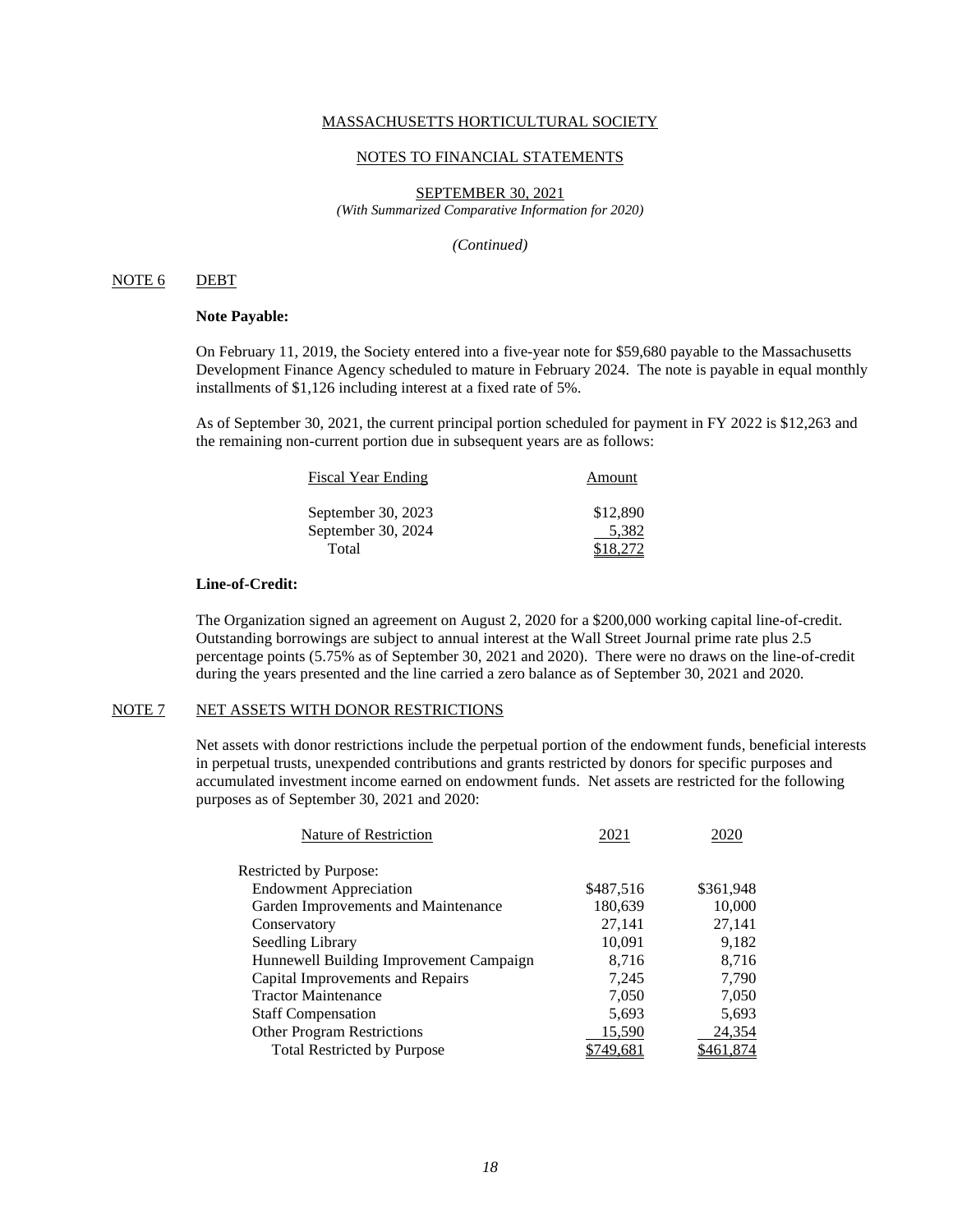# NOTES TO FINANCIAL STATEMENTS

# SEPTEMBER 30, 2021

*(With Summarized Comparative Information for 2020)*

## *(Continued)*

# NOTE 7 *(Continued)*

| Nature of Restriction                  | 2021      |           |
|----------------------------------------|-----------|-----------|
| Restricted in Perpetuity:              |           |           |
| Endowment Funds:                       |           |           |
| Weezie's Children's Garden Endowment   | 435,000   | 435,000   |
| General Endowment                      | 452,041   | 396,357   |
| <b>Educational Endowment</b>           | 230,297   | 230,297   |
| <b>Total Endowment</b>                 | 1,117,338 | 1,061,654 |
| Beneficial Interest in Perpetual Trust | 69,826    | 60,075    |
| Total Restricted in Perpetuity         |           |           |

Net assets released from restrictions by incurring expenses which satisfied the restricted purposes, by the passage of time or by the occurrence of events specified by the donors were as follows for the years presented:

| Nature of Restriction                     | 2021     |                |
|-------------------------------------------|----------|----------------|
| Garden Improvements and Maintenance       | \$69,291 | 40,000<br>S.   |
| Appropriations from Weezie's Endowment    | 12,539   | 8,534          |
| Appropriations from General Endowment     | 11,475   | 8,772          |
| Appropriations from Educational Endowment | 7,114    | 4,942          |
| Master Plan                               |          | 33,675         |
| Hunnewell Building Improvement Campaign   |          | 10,517         |
| Plantmobile                               |          | 10,479         |
| <b>Constituent Management Database</b>    |          | 9,750          |
| Seeding Library                           |          | 4,063          |
| <b>Other Projects</b>                     | 35,966   | 22,506         |
| Total                                     |          | <u>153,238</u> |
|                                           |          |                |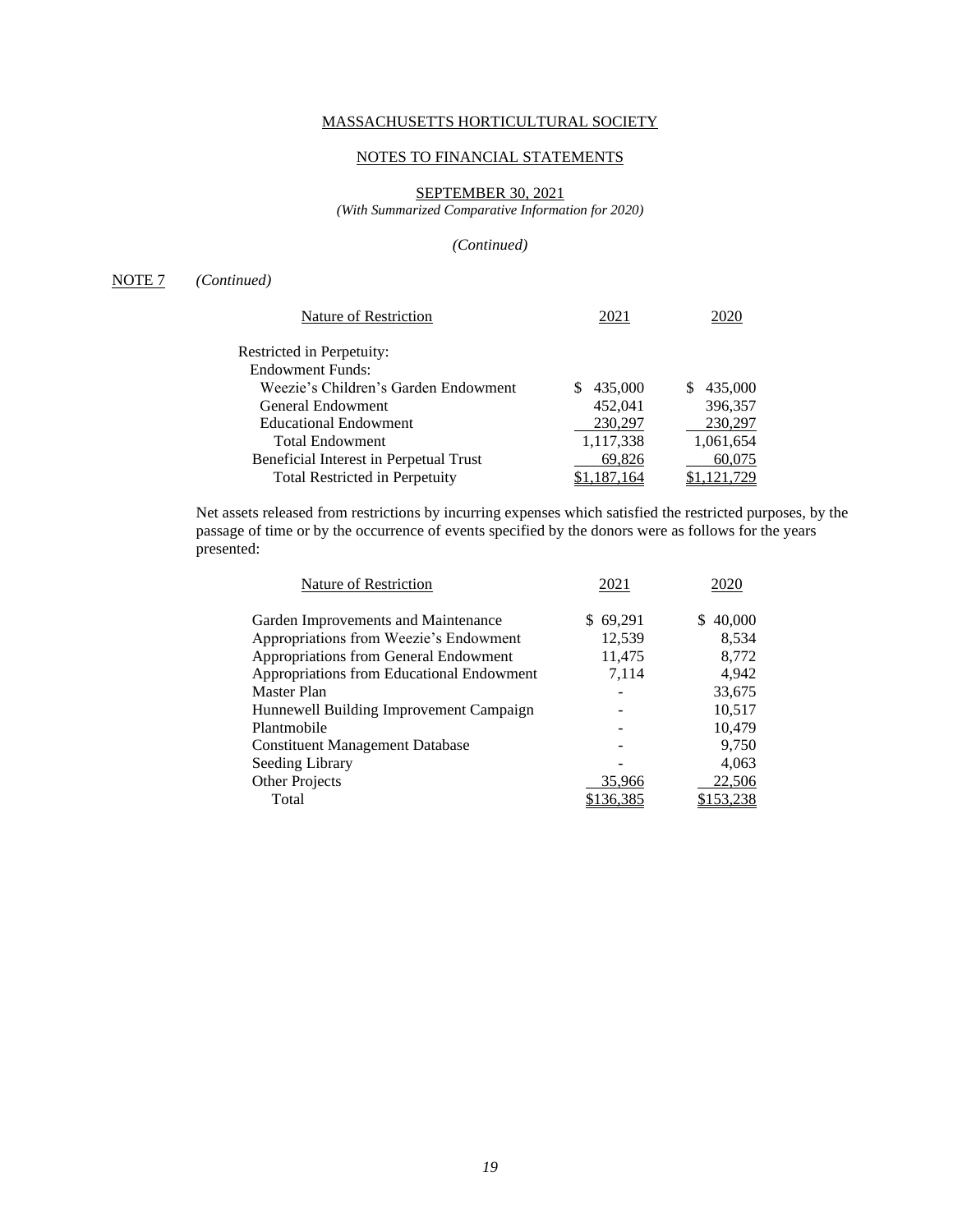#### NOTES TO FINANCIAL STATEMENTS

### SEPTEMBER 30, 2021

*(With Summarized Comparative Information for 2020)*

#### *(Continued)*

## NOTE 7 *(Continued)*

All endowment net assets represent donor restricted funds. The following schedule summarizes the change in endowment net assets for the years ended September 30, 2021 and 2020:

|                                |              |               | Total       |
|--------------------------------|--------------|---------------|-------------|
|                                | Net          | Restricted in | Endowment   |
|                                | Appreciation | Perpetuity    | Net Assets  |
| Endowment Net Assets,          |              |               |             |
| September 30, 2019             | \$326,242    | \$1,026,654   | \$1,352,896 |
| Investment Income, Net of Fees | 6,236        |               | 6,236       |
| <b>Investment Gains</b>        | 51,718       |               | 51,718      |
| <b>Endowment Contributions</b> |              | 35,000        | 35,000      |
| Appropriation for Expenditures | (22, 248)    |               | (22, 248)   |
| Endowment Net Assets.          |              |               |             |
| September 30, 2020             | 361,948      | 1,061,654     | 1,423,602   |
| Investment Income, Net of Fees | 13,525       |               | 13,525      |
| <b>Investment Gains</b>        | 143,170      |               | 143,170     |
| <b>Endowment Contributions</b> |              | 55,684        | 55,684      |
| Appropriation for Expenditures | (31, 128)    |               | (31, 128)   |
| Endowment Net Assets.          |              |               |             |
| September 30, 2021             | \$487.5      |               | \$1,604,853 |
|                                |              |               |             |

\*As of September 30, 2021 and 2020, \$61,157 and \$5,474 in endowment appreciation was held in cash.

# **Beneficial Interest in Remainder Trust and Beneficial Interest in Perpetual Trust:**

The following schedule summarizes the change in the *Beneficial Interest in Remainder Trust* and *Beneficial Interest in Perpetual Trust* for the years ended September 30, 2021 and 2020, which is classified within Level 3 of the fair value hierarchy:

|                                        | Remainder | Perpetual |           |
|----------------------------------------|-----------|-----------|-----------|
|                                        | Trust     | Trust     | Total     |
| Balance as of September 30, 2019       | \$124,815 | \$57,171  | \$181,986 |
| Change in Value of Beneficial Interest | 902       | 2,904     | 3,806     |
| Balance as of September 30, 2020       | 125.717   | 60.075    | 185,792   |
| Change in Value of Beneficial Interest | 21,748    | 9,751     | 31,499    |
| Balance as of September 30, 2021       | \$147,465 | \$69,826  | \$217,291 |

# NOTE 8 RENTAL ACTIVITIES

The Organization licenses the use of its facilities for various functions throughout the year. In addition to its function services, the Organization licenses the first floor of the education building to a commercial entity, two residences on the property to individuals, and beginning in 2021 a portion of the building was licensed to a nursery school program.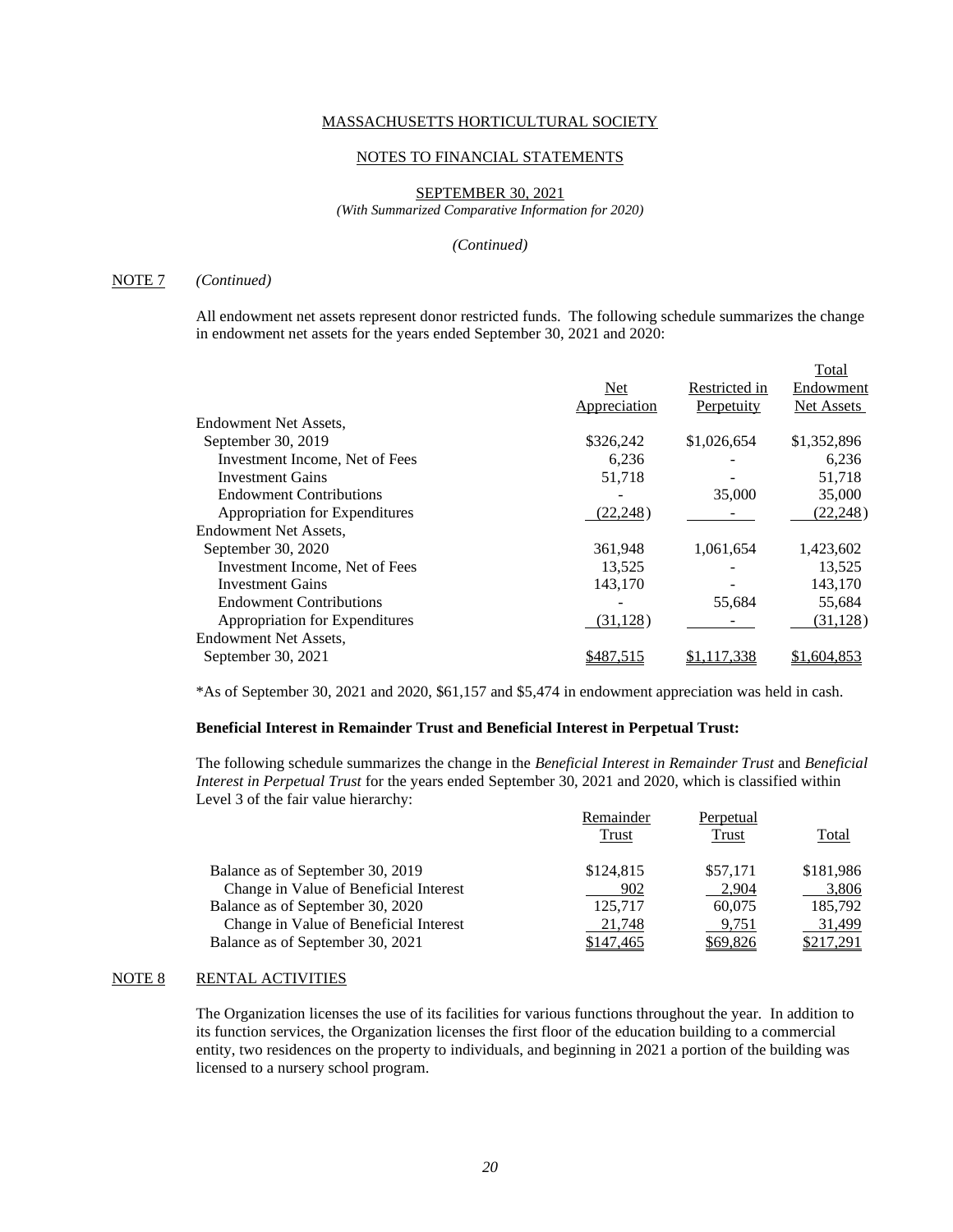#### NOTES TO FINANCIAL STATEMENTS

SEPTEMBER 30, 2021 *(With Summarized Comparative Information for 2020)*

*(Continued)*

## NOTE 8 *(Continued)*

During the years presented, the education building space was licensed to a commercial organization, of which the President was a board member of MHS, through a three-year renewable agreement, expiring April 30, 2020. The tenant has occupied the space on a licensee-at-will basis since the expiration of the three-year agreement. The monthly installments payable under this agreement range from \$3,670 to \$3,856 per month with additional amounts due for utilities. The license agreement is cancellable by either party with 120 days prior written notice. For each of the years presented, annual rental revenue under this agreement was \$60,812.

The Organization is a party to a permissive license agreement to rent a residence effective July 1, 2017 through June 30, 2021, payable in monthly installments of \$3,460. The permissive license agreement is cancellable by either party with 90 days notice. Beginning in 2019, an apartment was shared on the premises under a licensee-at-will permissive license agreement at a monthly rate ranging from \$750-\$850. License income of \$31,140 and \$41,520 was recognized in FY 2021 and 2020, respectively, under these agreements. The tenant notified the Organization of their intent to terminate the rental agreement and vacate the residence during 2021.

The Organization entered into a license agreement effective August 1, 2021 with a preschool network to lease building space through July 31, 2024. The agreement is payable in monthly installments of \$2,483. The Organization expects to collect noncancellable license fee income of \$29,796 during the years ending September 30, 2022 and 2023 and \$24,830 for the year ending September 30, 2024. In order to prepare the space for occupancy, the Organization agreed to undergo and pay for repairs and upgrades of \$22,200 which the tenant will repay in monthly installments of \$694 throughout the life of the lease. Amounts due from tenant of \$29,649 for rent and repairs as of September 30, 2021 are included in *Accounts Receivable*  on the accompanying Statements of Financial Position and accounts for 62% of total receivables as of year end. In accordance with the agreement, the Organization expects to collect \$8,328 in FY 2023 and \$6,940 in FY 2024 for reimbursement for repairs and upgrades.

# NOTE 9 FUND RAISING ACTIVITIES

The Organization sponsors special fund raising events to generate contributions as well as to gain public awareness for its programs and charitable purpose. The results of fund raising events are summarized below:

|                          |           | September 30, 2021 |           |          |            |  |  |
|--------------------------|-----------|--------------------|-----------|----------|------------|--|--|
|                          | Gross     | <b>Direct</b>      | Net Event | Indirect | <b>Net</b> |  |  |
| Event                    | Proceeds  | Costs              | Revenues  | Costs    | Proceeds   |  |  |
| <b>Festival of Trees</b> | \$186,948 | \$10,474           | \$176,474 | \$9,427  | \$167,047  |  |  |
|                          |           | September 30, 2020 |           |          |            |  |  |
|                          | Gross     | Direct             | Net Event | Indirect | Net.       |  |  |
| Event                    | Proceeds  | Costs              | Revenues  | Costs    | Proceeds   |  |  |
| <b>Festival of Trees</b> | \$144,077 | \$12,746           | \$131,331 | \$7,065  | \$124,266  |  |  |
| <b>Other Events</b>      | 4,077     | 425                | 3,652     |          | 3,652      |  |  |
| Total                    | \$148,154 | \$13,171           | \$134,983 | \$7,065  | \$127,918  |  |  |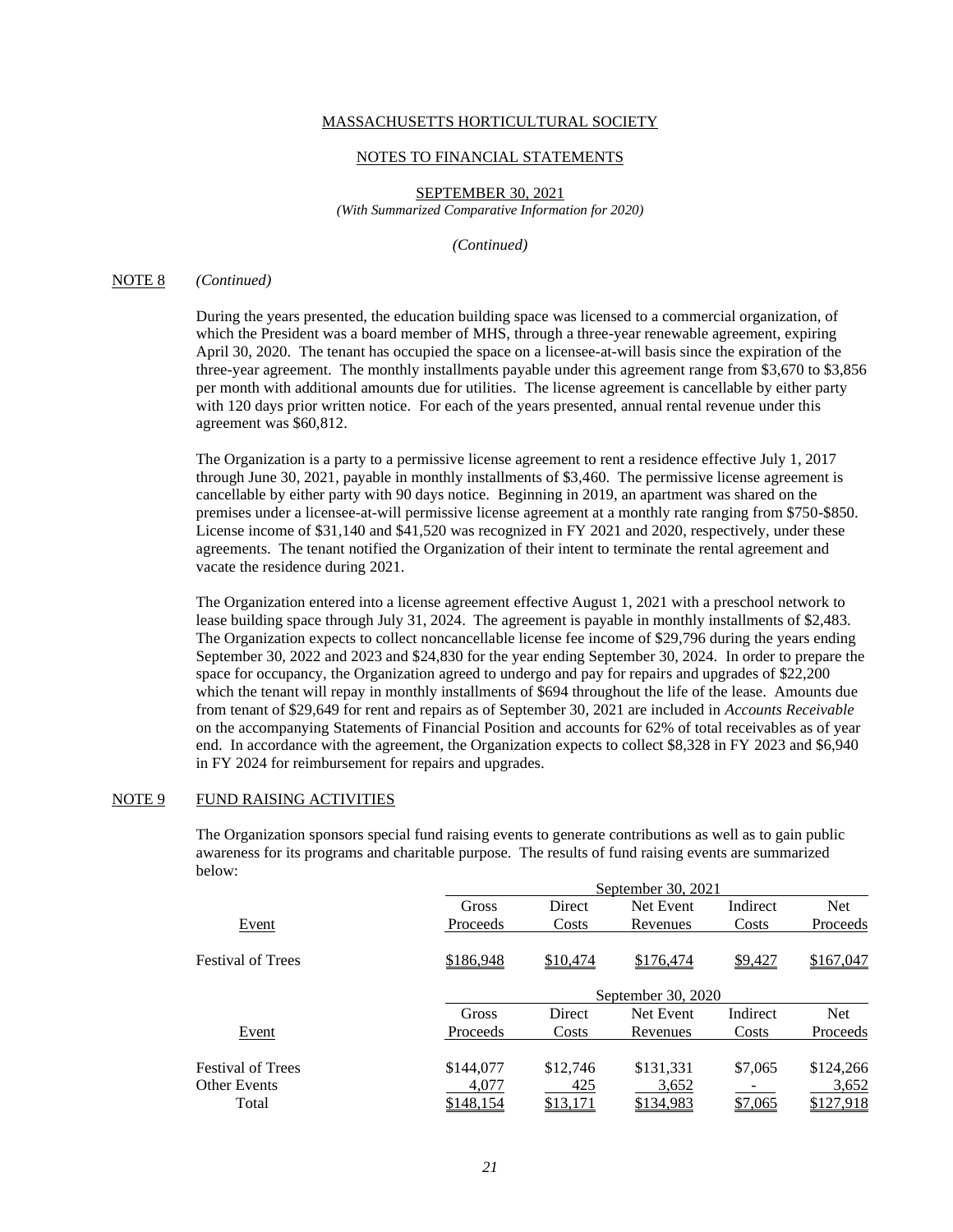### NOTES TO FINANCIAL STATEMENTS

### SEPTEMBER 30, 2021

*(With Summarized Comparative Information for 2020)*

#### *(Continued)*

## NOTE 10 DONATED GOODS AND SERVICES

For the years presented, the Organization recognized the following in-kind services as expenses and offsetting support in its financial statements:

| Description                           | 2021     | 2020      |
|---------------------------------------|----------|-----------|
| Donated Services:                     |          |           |
| Garden Library and Grounds Volunteers | \$2,464  | \$ 24,700 |
| <b>Flower Show Volunteers</b>         |          | 17,100    |
| <b>Other Event Volunteers</b>         |          | 33,440    |
| Office Administration                 | 3,052    | 31,790    |
| <b>Total Donated Services</b>         | 5,516    | 107,030   |
| Donated Goods:                        |          |           |
| Program and Administrative Supplies   |          | 1,327     |
| <b>Fundraising Events</b>             | 5,172    | 29,194    |
| <b>Total Donated Goods</b>            | 5,172    | 30,521    |
| Total                                 | \$10.688 | \$137,551 |
|                                       |          |           |

#### NOTE 11 PENSION PLAN

The Organization maintains a defined contribution plan for all eligible employees. The plan is qualified under IRC Section 403(b) and the Employee Retirement Income Security Act. All full-time employees are eligible to participate after six months of service. Participants are required to complete 1,000 or more hours of service annually to maintain eligibility.

The Organization, at the discretion of the finance and investment committee, may make additional contributions. Contributions may be made during any subsequent year in recognition of service with the Organization. All contributions are used to purchase certain mutual funds or a fixed annuity chosen by participants. The Organization's contribution to the plan for the years ended September 30, 2021 and 2020 was \$10,905 and \$7,126, respectively.

# NOTE 12 CONCENTRATIONS

## **Cash and Investments:**

The Organization is subject to concentrations in credit risk relating primarily to cash and investments. For each of the years presented, the majority of the Organization's cash deposits and investments are held primarily in one financial institution. Cash deposits are insured by the Federal Deposit Insurance Corporation ("FDIC") under the applicable limits; however, at times cash balances may exceed federally insured limits. As of September 30, 2021 and 2020, the Organization had cash balances of approximately \$1,100,400 and \$639,000, respectively, in excess of FDIC insured limits; however, the Organization has not experienced any losses on uninsured cash balances and Management considers credit risk on cash to be low.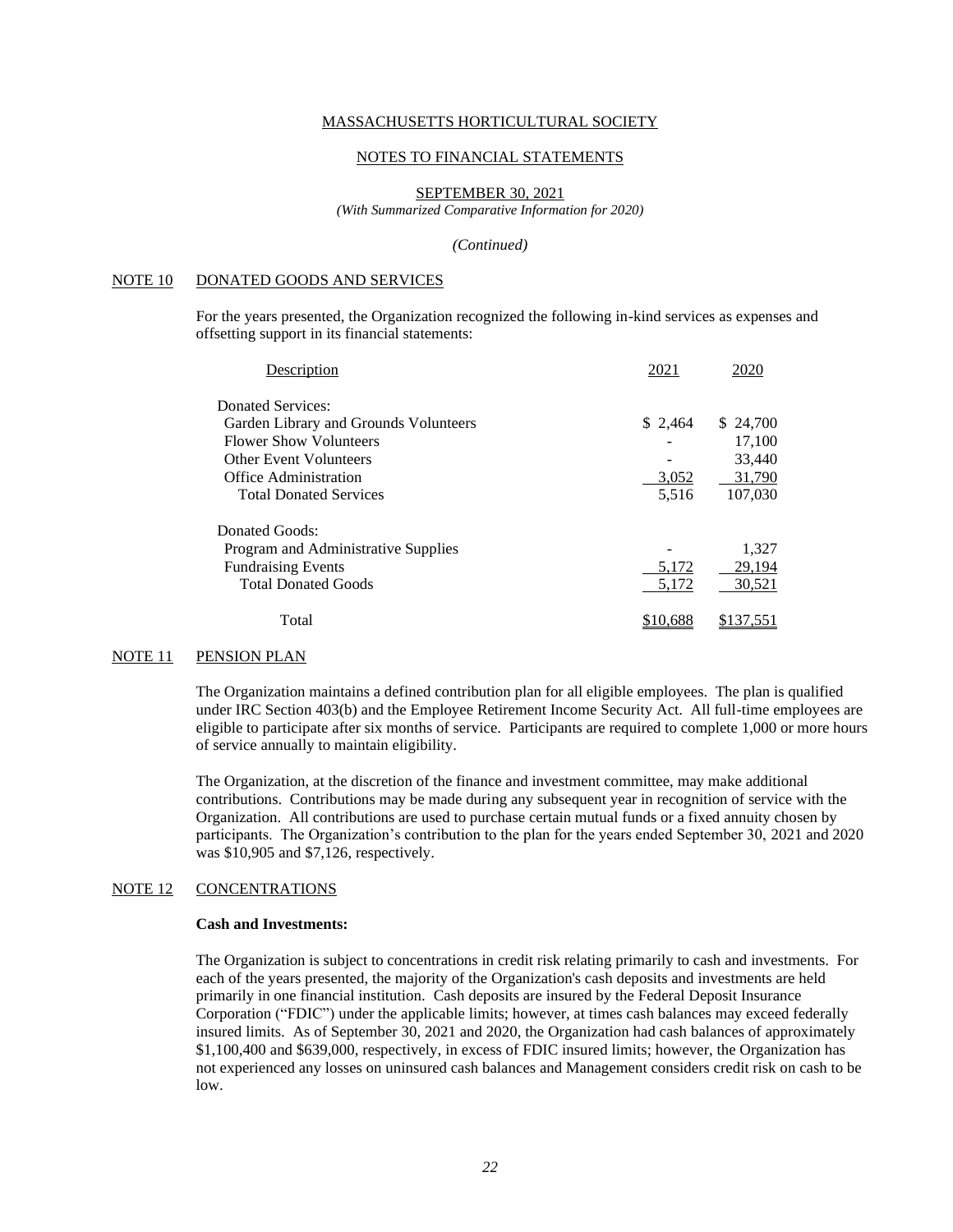#### NOTES TO FINANCIAL STATEMENTS

SEPTEMBER 30, 2021 *(With Summarized Comparative Information for 2020)*

*(Continued)*

## NOTE 12 *(Continued)*

The Organization invests in professionally managed money market and mutual funds that contain various types of marketable securities. The Organization's investments are exposed to various risks, such as fluctuations in market value, and credit risk. Thus, it is at least reasonably possible that changes in the near term could materially affect investment balances. The Organization's investment performance is reviewed by the Board of Trustees on a periodic basis. To minimize risk, the Organization's cash accounts are placed with high credit quality financial institutions and the investment portfolio is diversified among fixed income and marketable equity securities.

### NOTE 13 CONTINGENCIES

### **Legal Matters**:

The Organization purchases professional and general liability insurance to cover injury claims. For each of the years presented, the Organization was covered by a claims-made basis policy. There are no known claims and incidents that may result in the assertion of additional claims, as well as no claims from unknown incidents that may be asserted arising from injury occurring on MHS property. Based on historical evidence, the Organization believes that a reserve for claims from unknown incidents is not necessary, and as such, no reserve has been accrued in the financial statements as of September 30, 2021 or 2020.

#### **Impact of COVID-19:**

In early 2020, an outbreak of a novel strain of coronavirus (COVID-19) emerged globally. As a result, events have occurred including mandates from federal, state and local authorities leading to an overall decline in economic activity which could result in a loss of grants, contributions, revenue and other material adverse effects to the Organization's financial position, change in net assets and cash flows. The Organization is not able to estimate the length of severity of this outbreak and the related financial impact. Management has adjusted its operations accordingly and will continue to assess and monitor the situation as it evolves. If the length of the outbreak and related effect on the Organization's operations continue for an extended period of time, the Organization may have to seek alternative measures to finance its operations. There is no assurance these measures will be successful. Although social distancing precautions necessitated by the COVID-19 pandemic resulted in an overall reduction in visitors to the gardens and a steep decline in functions held during FY 2020, the Organization was able to adapt some educational programming to a virtual format and sought new ways to share the gardens with patrons.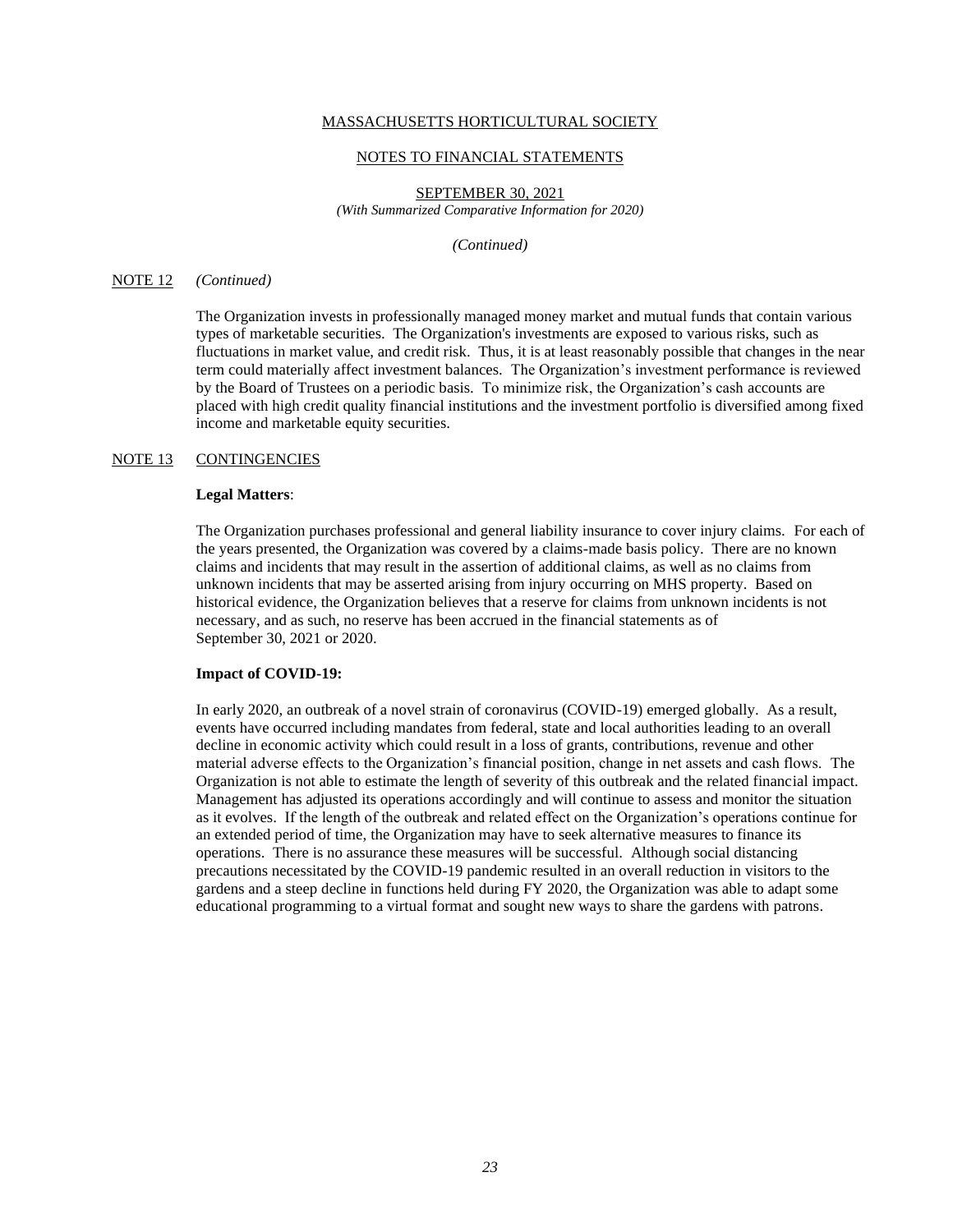### NOTES TO FINANCIAL STATEMENTS

SEPTEMBER 30, 2021 *(With Summarized Comparative Information for 2020)*

*(Continued)*

### NOTE 13 *(Continued)*

### **Paycheck Protection Program Loans:**

The Organization received two Small Business Administration ("SBA") loans in the amount of \$167,934 and \$139,816 from Brookline Bank (the "Lender") through the Paycheck Protection Program established by the U.S. CARES Act (the "PPP Loans") on April 8, 2020 and April 8, 2021. The Organization has elected to account for the expected forgivable portion of these loans as conditional grant commitments as permitted by the AICPA. The Organization intends to apply for and receive full forgiveness of the loans, while any remaining balance would be repayable over a five-year term and subject to interest at the annual rate of 1%. The amount forgiven equals the amount incurred on qualifying costs (payroll, mortgage interest, rent utilities, as defined and subject to limitations) during the covered period. The Organization must submit a loan forgiveness application to the Lender, which is then reviewed by both the bank and the SBA and then approved.

As of September 30, 2020, the Organization had incurred qualifying costs meeting the forgiveness requirement for the first PPP Loan; however, Management views loan forgiveness by the SBA as a barrier to revenue recognition; therefore, \$167,934 is reported on the accompanying Statements of Financial Position as a *Conditional Grant Advance*, a current liability, as of September 30, 2020.

In March 2021, formal approval of forgiveness for the first PPP Loan was granted by the SBA; accordingly, the first PPP Loan was recognized as grant income in FY 2021. The Organization is treating the second PPP loan in a manner consistent with the first and expects to meet the requirements for loan forgiveness. As of September 30, 2021, the Organization had incurred qualifying costs but views loan forgiveness by the SBA as a barrier to revenue recognition; therefore, \$139,816 is reported on the accompanying Statements of Financial Position as a *Conditional Grant Advance*, a current liability, as of September 30, 2021.

The Organization submitted an application for forgiveness of the second PPP loan to the Lender in November 2021. The application is subject to review by the Lender and then the SBA. The SBA granted forgiveness effective December 13, 2021.

### **Economic Injury Disaster Loan:**

Effective April 15, 2020, the Organization entered into an Economic Injury Disaster Loan (the "EIDL Advance") through the Small Business Act in the amount of \$15,000. Under the terms of this loan, the full \$15,000 is immediately forgiven by the SBA; however, the Organization's PPP loan forgiveness may be reduced by its EIDL Advance. The Organization recognized \$15,000 of grant income for the year ended September 30, 2020.

# NOTE 14 LIQUIDITY AND AVAILABILITY OF FINANCIAL ASSETS

The following table reflects the Organization's financial assets as of September 30, 2021 and 2020, reduced by amounts not available for general expenditure within one year. Financial assets are considered unavailable when illiquid or not convertible to cash within one year, because the governing board has set aside the funds for a specific contingency reserve or long-term investment.

As part of the Organization's liquidity management, it has a policy to structure its financial assets to be available as its general expenditures, liabilities, and other obligations come due.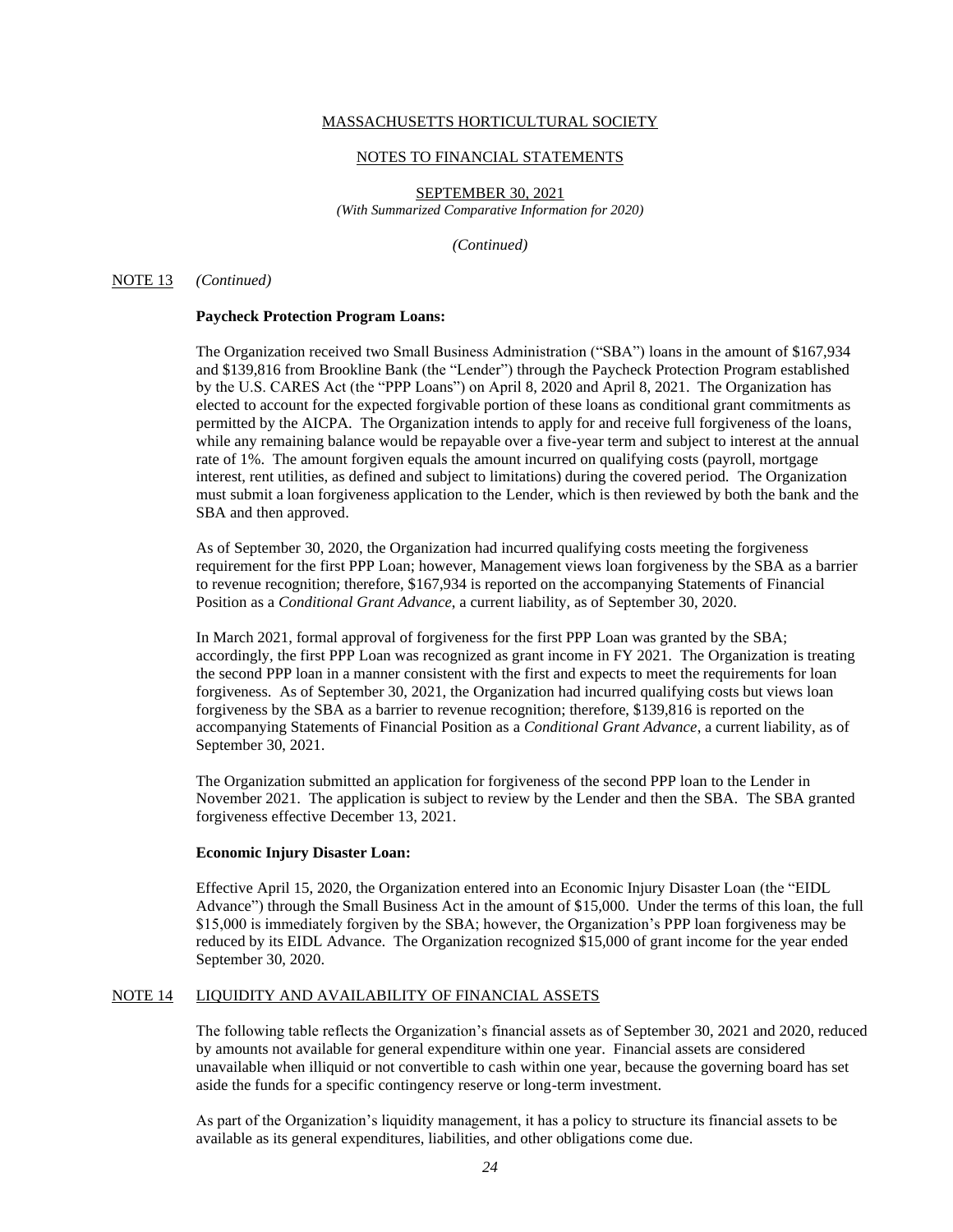### NOTES TO FINANCIAL STATEMENTS

### SEPTEMBER 30, 2021

*(With Summarized Comparative Information for 2020)*

#### *(Continued)*

#### NOTE 14 *(Continued)*

For purposes of analyzing resources available to meet general expenditures over a twelve-month period, the Organization considers all expenditures related to its ongoing activities as well as the conduct of services undertaken to support those activities to be general expenditures.

The Organization currently has a \$200,000 line-of-credit that can be drawn down to meet cash flow needs *(See Note 6)*. This line-of-credit is for one-time uses to cover cash flow needs and is not used consistently.

| <b>Financial Assets:</b>                                | 2021        | 2020          |
|---------------------------------------------------------|-------------|---------------|
| Cash                                                    | \$1,353,549 | 908,518<br>\$ |
| <b>Accounts Receivable</b>                              | 47,388      | 2,656         |
| Pledges Receivable                                      |             | 21,100        |
| Beneficial Interest in Remainder Trust                  | 147,465     | 125,717       |
| Beneficial Interest in Perpetual Trust                  | 69,826      | 60,075        |
| <b>Endowment Cash</b>                                   | 61,157      | 5,474         |
| <b>Endowment Investments</b>                            | 1,543,696   | 1,418,128     |
| Total Financial Assets as of September 30 <sup>th</sup> | 3,223,081   | 2,541,668     |
| Less: Financial Assets Not Available to Meet General    |             |               |
| Expenditures within One Year                            |             |               |
| Accounts Receivable, Non-Current                        | (15,268)    |               |
| Beneficial Interest in Remainder Trust                  | (147, 465)  | (125,717)     |
| Beneficial Interest in Perpetual Trust                  | (69,826)    | (60,075)      |
| <b>Endowment Cash</b>                                   | (61,157)    | (5, 474)      |
| <b>Endowment Investments</b>                            | (1,543,696) | (1,418,128)   |
| Financial Assets Available To Meet General              |             |               |
| Expenditures Within One Year                            | \$1,385,669 | 932,274<br>\$ |

### NOTE 15 SUBSEQUENT EVENTS

Management is required to consider events subsequent to the financial statement date for potential adjustment to or disclosure in the financial statements. Therefore, Management has evaluated subsequent events through April 26, 2022, the date which the financial statements were available for issue, and noted the following event which met the recognition criteria:

### **Paycheck Protection Program Loan Forgiveness:**

The Organization applied for forgiveness of the second PPP loan in November 2021. The Organization expects to meet the requirements for loan forgiveness. The application is subject to review by the Lender and SBA. The SBA granted forgiveness effective December 13, 2021.

### **Employee Retention Tax Credits:**

For the quarters ended June 30, 2020, September 30, 2020, and December 31, 2020, the Organization qualified for \$152,940 of Employee Retention Tax Credits ("ERTC") under the American Rescue Plan Act of 2021. The credits are a fully refundable tax credit against the employer portion of social security taxes paid. As a fully refundable credit, the amount in excess of taxes paid is refunded.